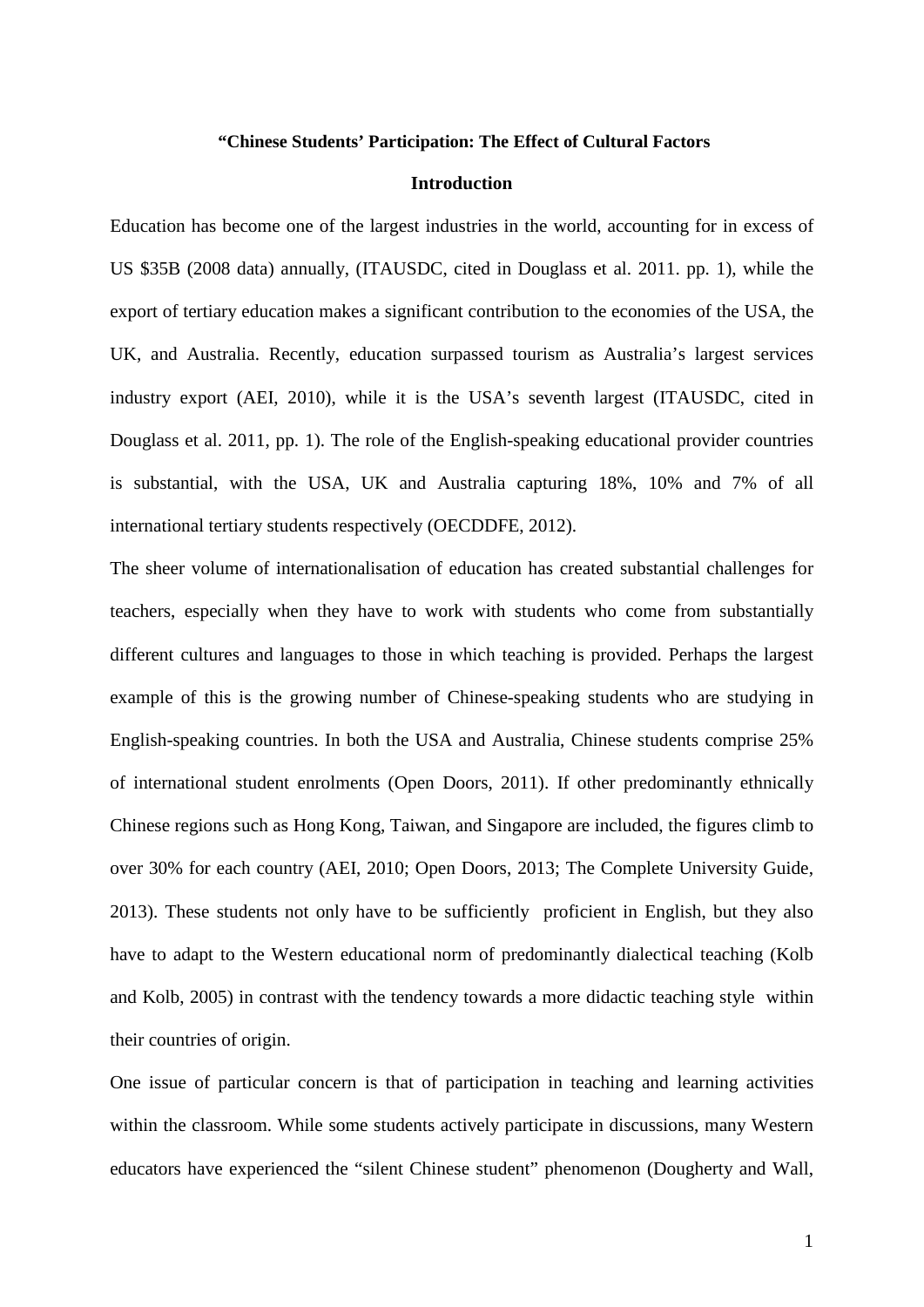1991; Yang, 1993). Despite the recognition of this issue by tertiary teachers it has rarely been discussed in the academic literature. One exception to this was a report by Hwang et al.(2002), which confirmed that the techniques to elicit Chinese students' participation in the classroom are a matter of concern for tertiary educators involved in small class teaching. The lack of critical consideration of this issue has fostered informal responses, such as staff discussions that often ascribe the phenomenon to unspecified "cultural causes" and stereotypical beliefs about Chinese students' rote learning, surface learning, and other behaviours (Chalmers and Volet, 1997; Watkins, et al., 1991). Since the relationship between culture and pedagogy has been well established (e.g., Stigler et al., 1999; Stigler and Hiebert, 1999), answering this question requires researchers to enquire on a cultural basis into the reasons for Chinese students' reticence. It is in this context that we have provided this introduction to the Asian concept of "*kiasu*", which may assist Western educators' understanding of the "silent Chinese student" phenomenon. Consequently, the purpose of this paper is to: (1) Introduce readers to the *kiasu* concept; (2) Discuss the inter-relationship and interaction of *kiasu* with other Chinese cultural elements; (3) Explain its potential effect on students' classroom and 'blended' study behaviours; (5) Report recent research which suggests that some *kiasu*-like behaviours are also present in USA, Hong Kong, and Australian student cohorts, and; (6) Propose a research agenda. The overarching objectives are to: (1) Assist Western educators in better addressing the phenomenon of the "silent Chinese student" and; (2) Stimulate further research in the area.

#### **The Role of Questioning in Constructivist Western Teaching**

Educators find the "silent Chinese student" phenomenon disturbing because of its impact on the longstanding Western classroom routine of teachers asking students questions (for an overview review refer Gall, 1970), with students reciprocating by asking questions of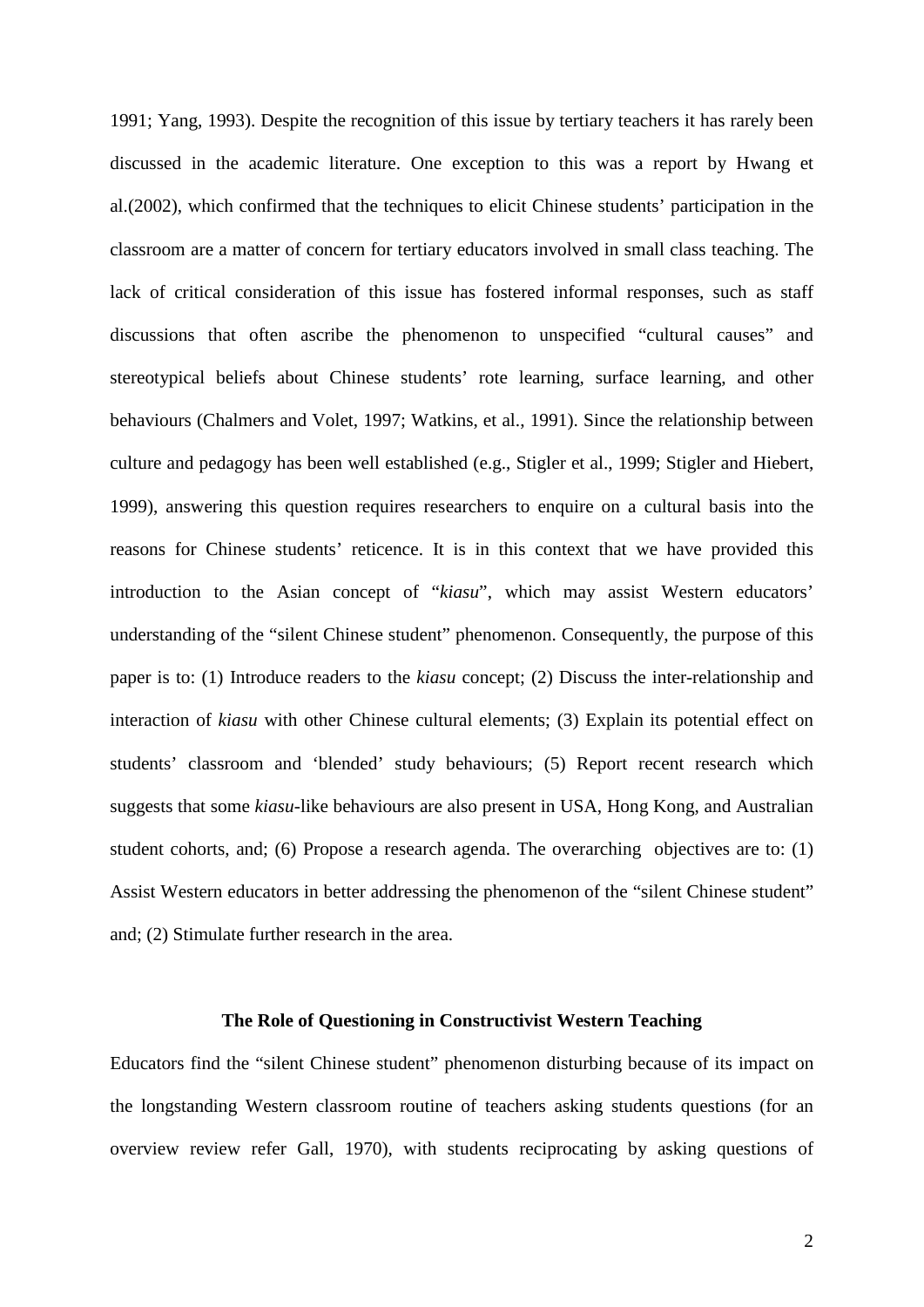teaching staff (Helfeldt and Lalik, 1976). Such interactions allow both students and teachers to check the understanding of the concepts presented (Carrier, 1963; Dillion, 1986). This Western constructivist dialogic learning model (Hammond and Gao, 2002) is one in which knowledge is actively co-constructed via a highly verbal, interactive learning process (Holmes, 2004). Despite its prevalence within teaching settings, the dialogic learning method is "… not shared by much of the rest of the world" (Catterick, 2007, pp. 116) even within Western cultures, a view shared by Kim and Bonk (2002), and Wright and Lander (2003). Consequently, even Western students can be challenged by interactive teaching, but this challenge is exacerbated for students whose experience of learning is based on the more didactic "fragmented, linear, competition-oriented, and authority-centred" learning model with which Chinese students are more familiar (Hammond and Gao, 2002, pp. 228-229). For such students, the "Western classroom practices of volunteering answers, commenting, interrupting, criticising, asking questions, or seeking clarification in the manner adopted in the West, may be seen as "bold and immodest"…" (Holmes 2004, pp. 296).

Even with the difficulties just highlighted, it should be noted that interactive learning is not merely a cultural taste in Western education - it has a real impact on learning outcomes. In one of the most thorough empirical reviews of education, Hattie (2009) cited an encyclopaedic range of meta-analytic estimates of the effect on learning produced by teacher and student contributions. In that review, active questioning by teachers was shown to increase student learning by an average of 0.41 of a standard deviation (roughly equivalent to one third of a grade: see Poropat, 2009). However, the opportunity to provide feedback to students is even more valuable, producing an increase in learning of 1.13 standard deviations (or roughly one whole grade). Given this importance of questioning and feedback in teaching, any reticence of students either to answer or to ask questions would appear likely to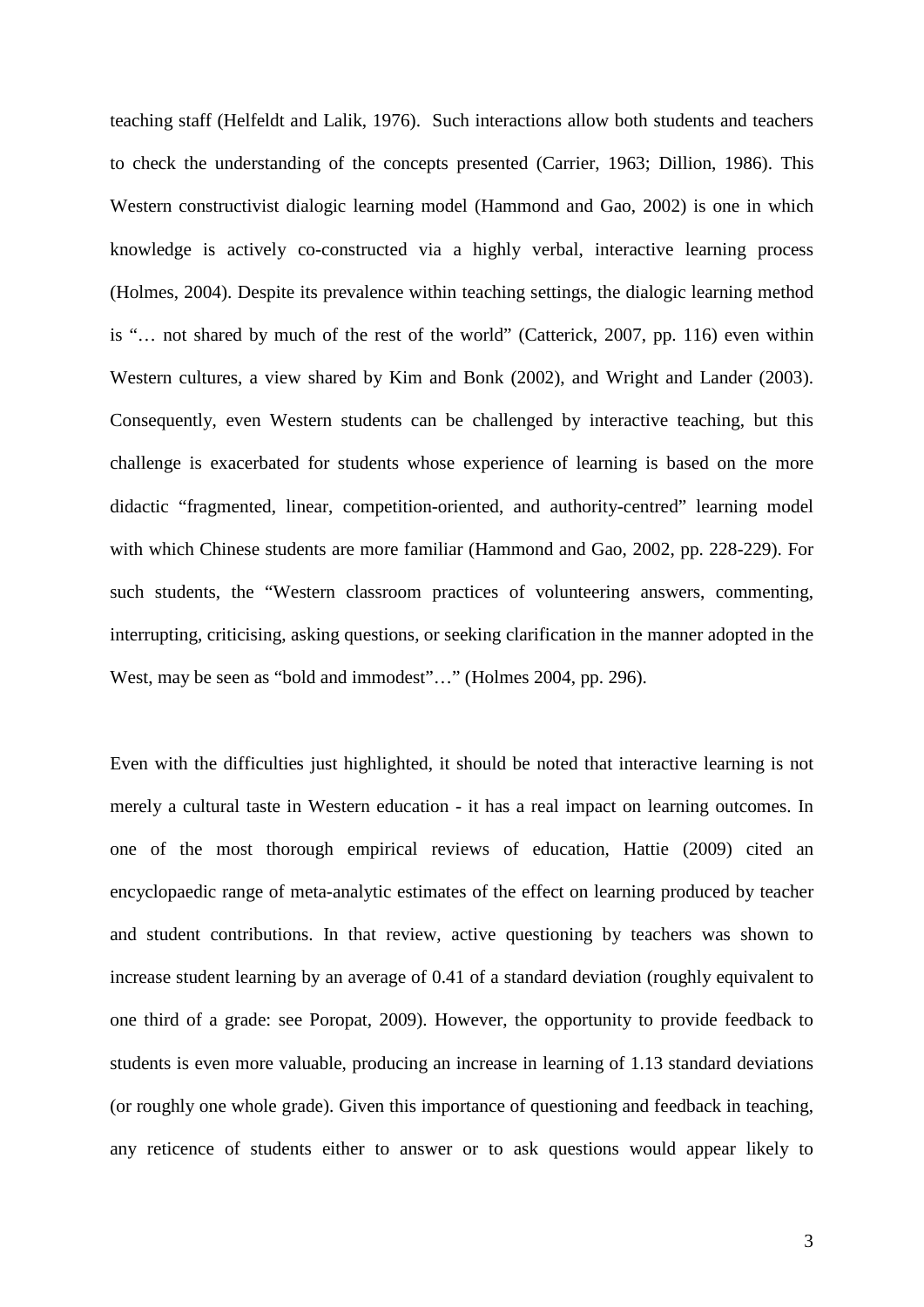substantially limit their learning, giving weight to the informal concerns of teaching staff, and making the unspecified "cultural causes" of any reticence to participate worthy of further investigation.

### **The Role of Questioning in Western & Confucian Heritage Cultures**

While all learning is "situated" within specific contexts, including technological and cultural factors (e.g. Brown et al., 1989; Lave and Wenger, 1991), when students from countries with a Confucian Heritage Culture (CHC) (Rao and Chan, 2009), attend Western tertiary education, they are situated both within their Western classrooms and within their cultural overlay of values and beliefs in relation to learning (Rao and Chan, 2009). Hess et al, (1987) and Chen and Stevenson (1995) suggest that traditional Chinese values are pervasive even among the American-Chinese diaspora and are "evident in Chinese families in societies with very different political structures, such as China, Hong Kong, Singapore or Taiwan, and are also manifest in overseas Chinese families" (Rao and Chan, 2009, pp. 4). Thus, wherever they come from, "Chinese" students are likely to have CHC values. This includes American (or Australian) Born Chinese ("ABCs"). Thus, when Western teaching relies upon knowledge discovery and student participation, we tend to observe student reticence in face-to-face teaching.

Consequently, much attention has been paid to the "Chinese Learner" (Watkins and Biggs, 1996), which has been a subject of interest to educators since the late 1980s (e.g. Hess et al., 1987), with arguments over whether they have surface, deep, or rote learning tendencies, as well as the mechanisms and benefits of their approaches to learning (e.g. Biggs and Watkins, 1996: Kennedy, 2002: Marton et al., 1996: Webb, 1997). However, the success of Chinese students in Western educational environments (e.g. Mullis et al., 2004), despite an assumed emphasis on memorisation, has led to a reappraisal of their learning methods in light of their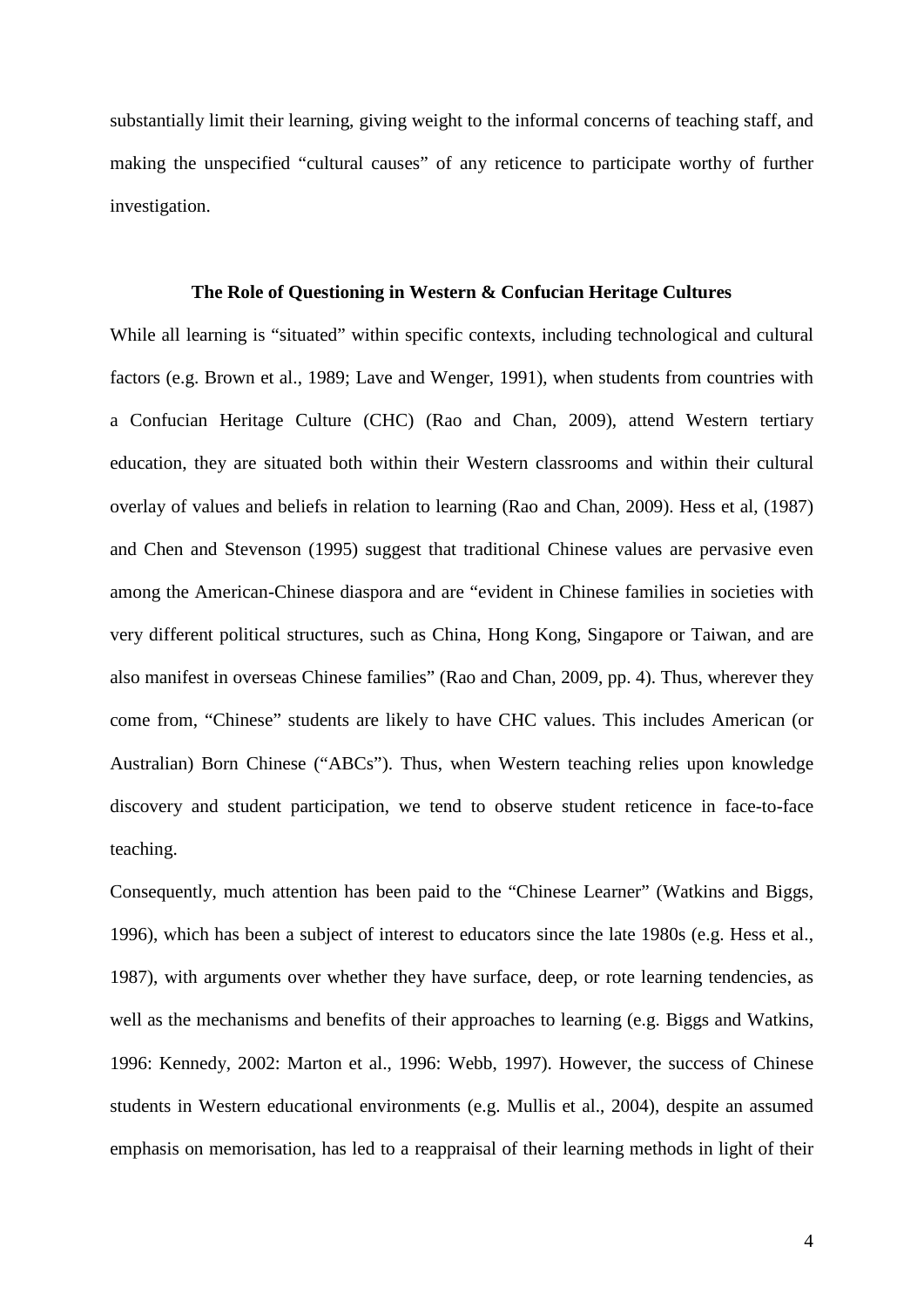CHC (Rao and Chan, 2009). Discussion of deep versus surface and rote learning has focused on processes that take place within the student, thereby distracting attention from interactional patterns, such as the role of questioning in the traditional Chinese learning environment.

Traditional Eastern education methods have been characterised as didactic, instructional, and expository in nature (Rao and Chan, 2009), so it has been tempting for Western educators to assume that questioning was an alien concept to Chinese learners, thereby limiting attention to the manner of the interaction within the Western classroom. Sadly, this assumption is based on a misconception. In the Confucian educational tradition, which underpins much of the educational experience of Chinese learners, while memorisation, understanding, and reflection are emphasised, questioning is also considered to be one of the basic components of education (Lee, 1996). Thus, Chinese students often will have experienced educational interactions based upon questioning. The main way in which this questioning differs from the West is that in Confucian model, students are expected to respond only when a degree of knowledge has been acquired, whereas in the dialogic Western model students are expected to respond from the outset (Li, 2009).

Thus, Western educators experience the interplay of tacit CHC beliefs and the current Western educational philosophy of student-centred, interactive teaching, but do so with misapprehensions of the cultural forces at play. This makes it unsurprising that these complex interactions often bemuse both parties, made more puzzling as teaching is a complex process, one that is affected by student characteristics, teachers' skill and activities, and their capacity to respond to the heterogeneity present in modern university classes (Watkins and Biggs, 2001). The fact that Chinese students are familiar with question and answer interactions, yet fail to respond according to expectations within Western classrooms, suggests that it is this cross-cultural component that needs to be addressed by Western teachers, not necessarily the Chinese educational system.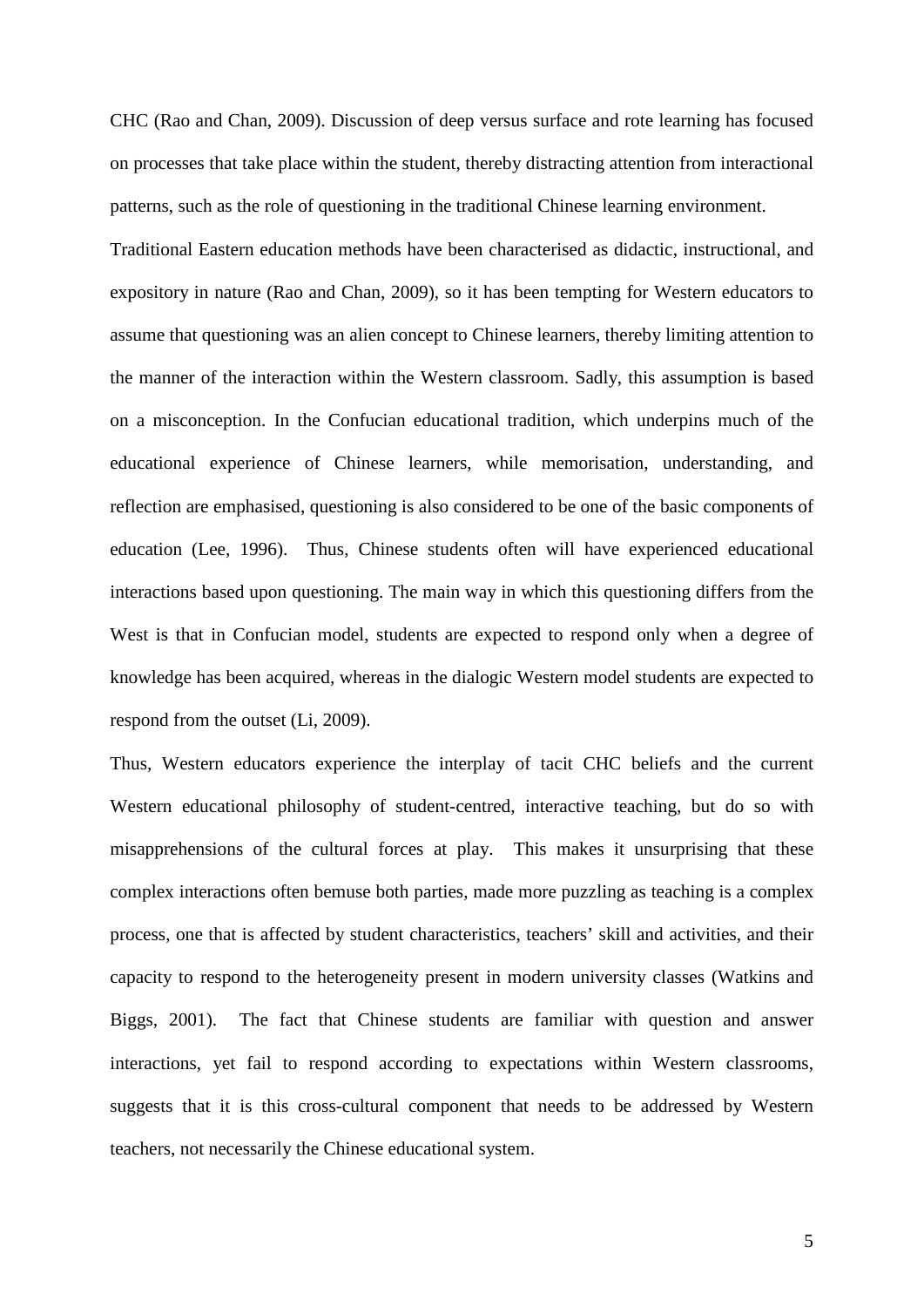### **Cultural Characteristics of Confucian Heritage Cultures**

One of the more often-cited aspects of CHCs is that they have repeatedly been rated as collectivistic rather than individualistic in cross-national cultural comparisons (e.g., Hofstede, 1980; Trompenaars, 1993). While some researchers (e.g., Oyserman et al., 2002) have identified limitations in the individualistic-collectivistic dichotomy, Yu's (1980) findings supported the idea that achievement motivation among Chinese was based on group or collectivist values. Independently, Gu (2006) also found that the Chinese culture is collectivistic. This was confirmed recentlyby the marked contrast in average individualism scores for the USA, Australia, and the UK as  $91, 90$  and 89 respectively – (i.e., very high) whereas Hong Kong, China, Singapore, Taiwan respectively scored 25, 20, 20 and 17 (i.e., very low or to put it differently, high on collectivism) (Hofstede, 2013). Another major dimension along which cultures vary is Power Distance, which is defined as the extent to which the less powerful members of organisations and institutions accept and expect power to be distributed unequally (Hofstede, 2013). The Power Distance score for the USA, Australia and the UK are 40, 36, and 35 respectively (i.e. low), while Hong Kong, China, Singapore, Taiwan respectively are 68, 80, 74, 58 (i.e. high). Thus, on these two dimensions the "Chinese" culture from a variety of countries is distinctly different from the USA, British, and Australian culture in that it is both collectivistic and deferential. The collectivistic characteristic typically leads members of Chinese societies to conform to socially accepted norms of behaviour to avoid sanction (Yang, 1993), whereas increased Power Distance perceptions tend to increase the perceived gulf between students and lecturers. Together, these are likely to result in a reluctance to pose questions of a lecturer, in case they are seen as questioning their authority. On this basis Western-style two-way questioning could be considered as "bold and immodest" (Holmes, 2004, pp. 296).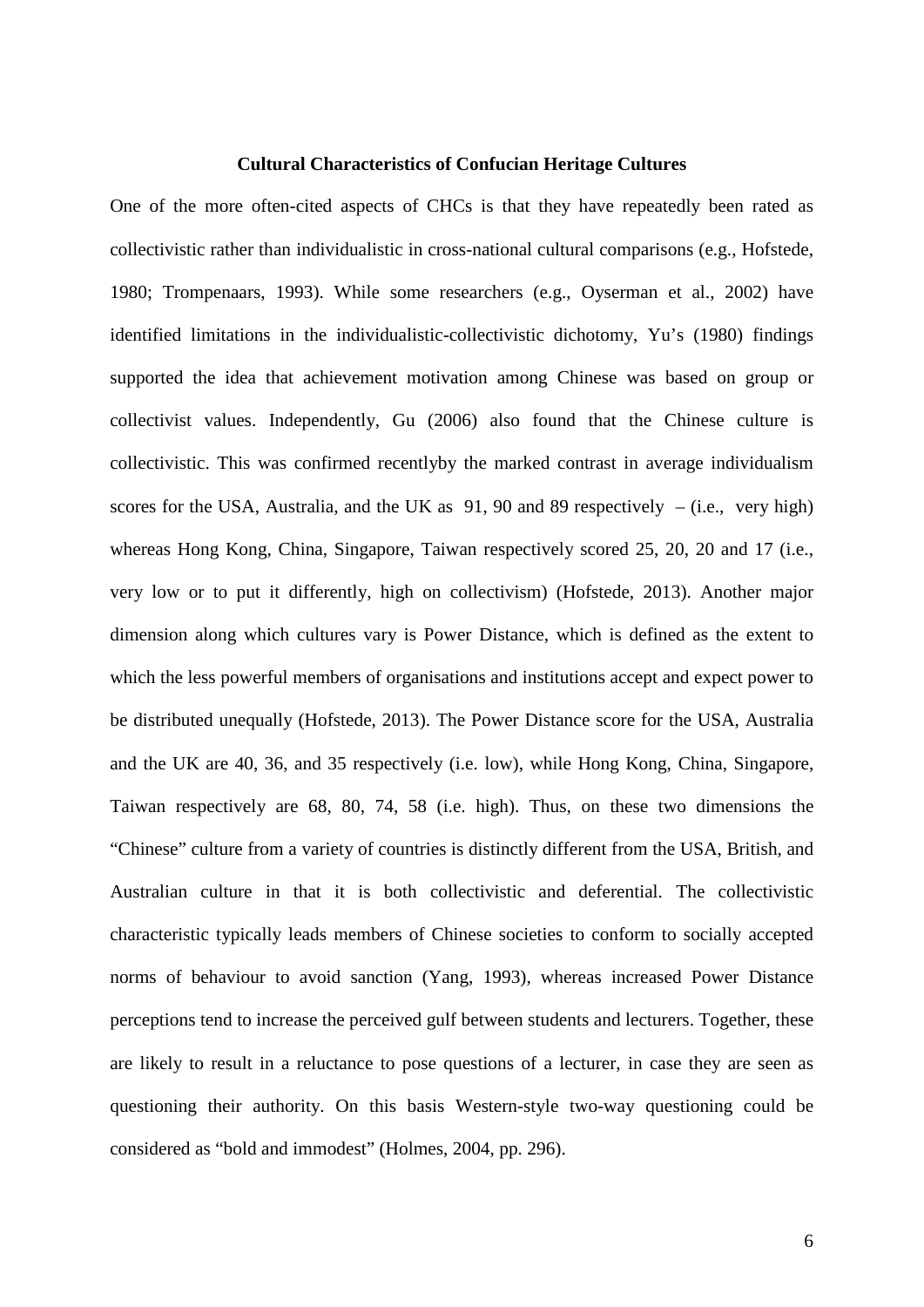Linked to these characteristics is the long-recognised Chinese cultural focus on "*face*" ( Hwang, 1987), defined as "the need to be respected by others and not be embarrassed in social situations" (Hwang et al., 2002, pp. 74), leading to compliance with social norms by means of well-developed feelings of shame and embarrassment. One way in which *face* is expressed is when a student who is uncertain about the answer to a question posed in public by a tutor, avoids answering for fear of losing *face* by giving an irrelevant answer. In their mind, it is safer not to answer knowing that the tutor will inevitably have to pass on to another student. This is so even if the non-respondent does not understand and would benefit from attempting an answer. Similarly, students who are uncertain of a concept are unlikely to ask a related question in class for fear of losing face because that could lead to judgements of a lack of diligence on the part of those asking. As such, *face* helps to express cultural values related to Power Distance, for example by discouraging acts that would alter one's position in power relationships. *Face* also reflects cultural values related to collectivism, in that the shame and embarrassment associated with loss of *face* helps to inhibit actions that may lead to exclusion from a collective. Consequently, *face* is both culturally consistent with CHCs, and operates in manner that is generally pro-social in that it is supportive of maintaining social relationships, even while it inhibits active participation in learning.

# **The** *Kiasu* **Phenomenon**

While *face* may often have a prosocial function, more competitive and less prosocial expressions of CHCs also exist. One of these is "*kiasu*" a word originating in the Hokkien dialect that is generally translated as "the fear of missing out", a mindset defined by the Macquarie Dictionary (2011) as "Singaporean English Colloquial - afraid of losing out to someone else; anxious not to be disadvantaged". This phenomenon was first associated with Singaporean Chinese individuals' competitive psyche, and has been a topic of lively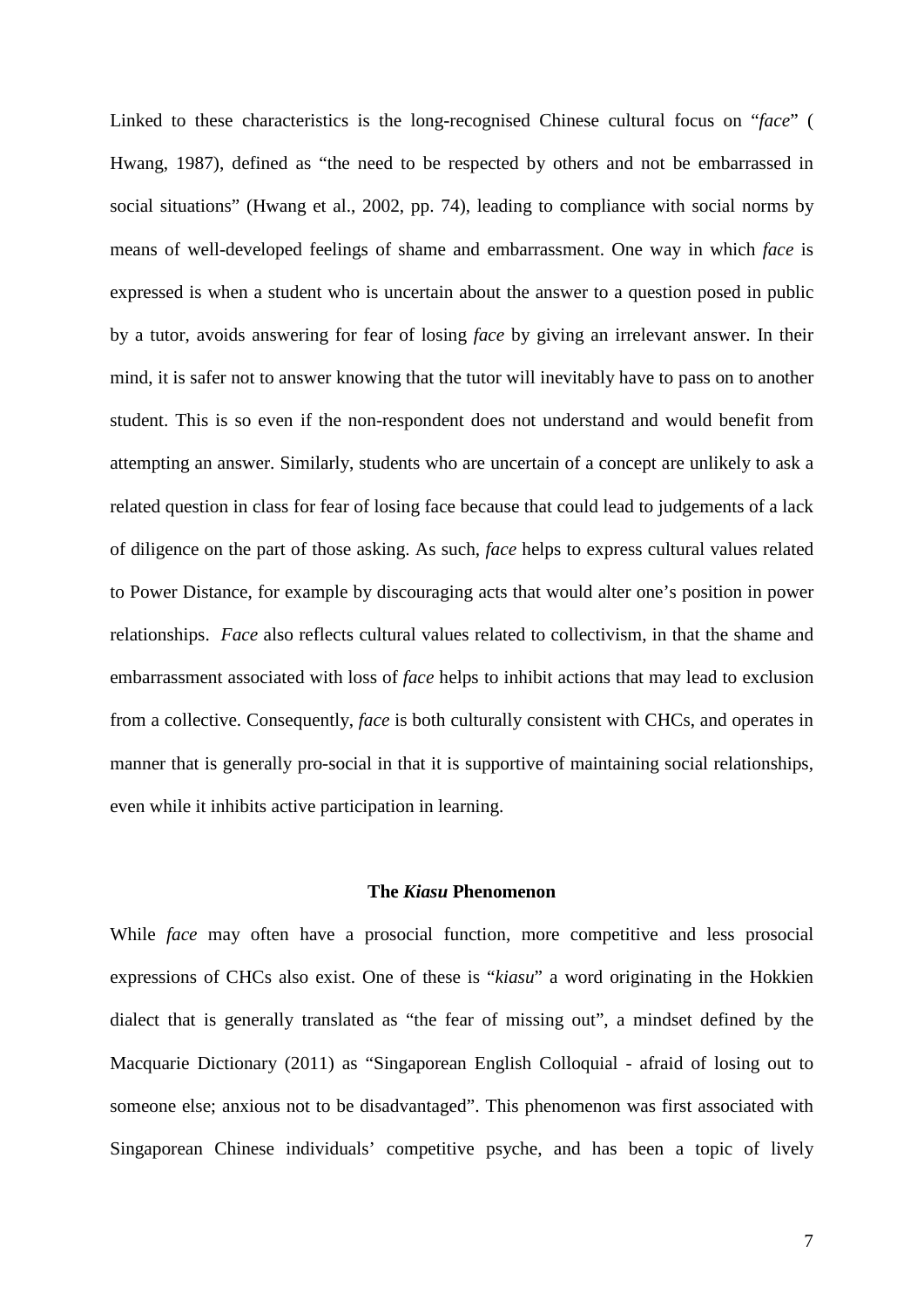discussion within Chinese communities at least since the Straits Times (circa 1985) publicly raised the issue of what was seen as the cause of the "ugly Singaporean" phenomenon. Due to the raised profile of *kiasu* and its negative aspects, it then became a matter of national pride for Singapore to extinguish its negative aspects while still maintaining the competitive mindset which underlay it (for its history refer Poskod, 2011). Soon after this a popular cartoon strip series appeared that humorously displayed the extremes of the *kiasu* phenomenon via its central character Mr Kiasu (Lau, 1990). While Lau's cartoons may have discouraged such behaviour by promoting self-reflection, the national characteristic is still of concern to the current Singaporean Prime Minister (Chang, 2012),

Within Singapore, public debate continues on the topic (e.g. "The Ugly Singaporeans I have Encountered Over the Years", 2012), but the issue is not restricted to the island nation. For example, Foo (1991) identified the parallel Hong Kong phenomenon of (phonetically) "*par chup sue*" - literal translation: "scared to lose" (Ho et al., 1998). Likewise, the Malaysian press has suggested that Malay Chinese also exhibit the *kiasu* mindset (e.g. Abdul Ghani, 2003).

Both *kiasu* and *par chup sue* are based upon an intensely competitive desire to succeed, but they also have negative aspects reflecting "an obsessive concern with getting the most out of every transaction and a desire to get ahead of others" (Hwang et al., 2002, pp. 75). Examples of *kiasu* behaviour include pushing past people to get into a lift first, filling one's plate at a buffet with the most expensive items or even or "grabbing freebies meant for the needy" (Ho et al., 1998, pp. 361).

The nature of *kiasu* has been debated. For example, *kiasuism* was characterised by Hwang (2003) as a form of competitiveness, however, Kirby and Ross (2007, pp. 109) suggested it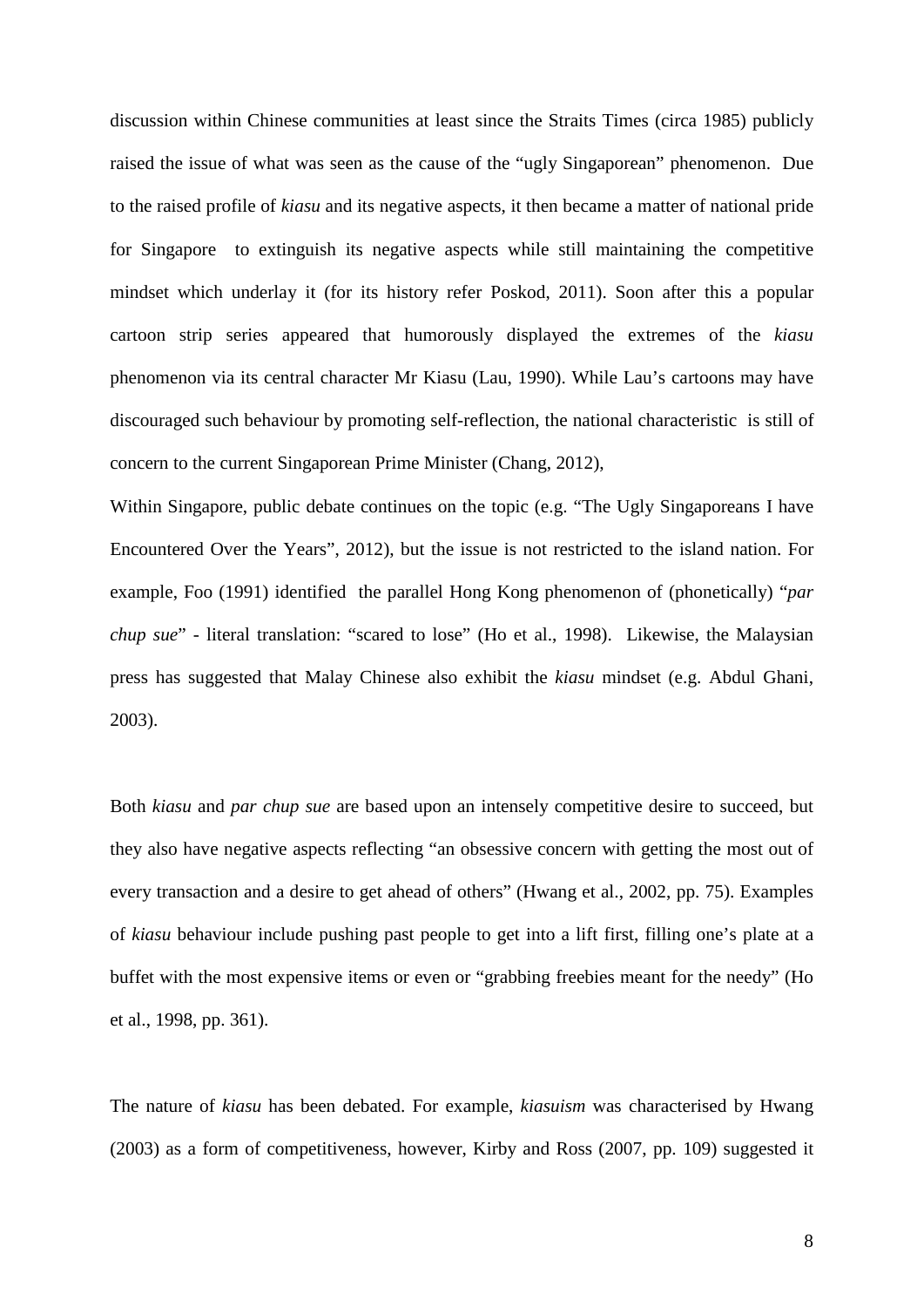"may become a form of 'hypercompetitiveness'..." a term coined by Horney (1937) to refer to a neurotic personality attribute. However, Ryckman et al. (1997) described "hypercompetitiveness" as an extreme form of individualism, and Chinese societies are low on that characteristic. Thus, Kirby and Ross (2007) may be correct in stating "kiasuism is a tactic" (p. 110) rather than a trait. *Kiasu* only becomes hypercompetitive behaviour when winning becomes an end in itself (Bing, 1999) in a maladapted individual (Kohn, 1992). Further, Kirby et al., (2010, pp. 250) concluded that "*kiasu* is a set of conscious behaviours designed to achieve a desired goal" rather than a pathological condition (Ho et al., 1998).

# *Kiasu* **Tactics and their Deployment in the Educational Environment**

Kiasuism varies in its extent and the way it may be applied. With respect to this, Hwang et al. (2002) developed a taxonomy of positive and negative elements of *kiasu* behaviour. Positive *kiasu* behaviours involve exerting additional effort to increase one's performance (Kirby et al., 2010) including being diligent and hard-working (and being seen to be), by studying longer and more diligently, asking questions during a professor's office hours, and reading supplemental materials (Hwang et al., 2002). By contrast, negative *kiasu* behaviours "involve the use of guile, deceit and selfishness to gain competitive advantage" (Kirby and Ross, 2007, pp. 111) and involve keeping knowledge and advantage to oneself. Negative *kiasu* tactics cited by Hwang et al. (2002) include not sharing study notes, hiding scarce reference books elsewhere in the library, or even deceiving others about the amount of study one is doing. This is designed to gain advantage by being better prepared or lulling others into a false sense of security about the effort required to grasp the study material. In addition, it is possible for students to employ both negative and positive *kiasu* tactics simultaneously to maximise advantage, although this does not appear evident in research to date.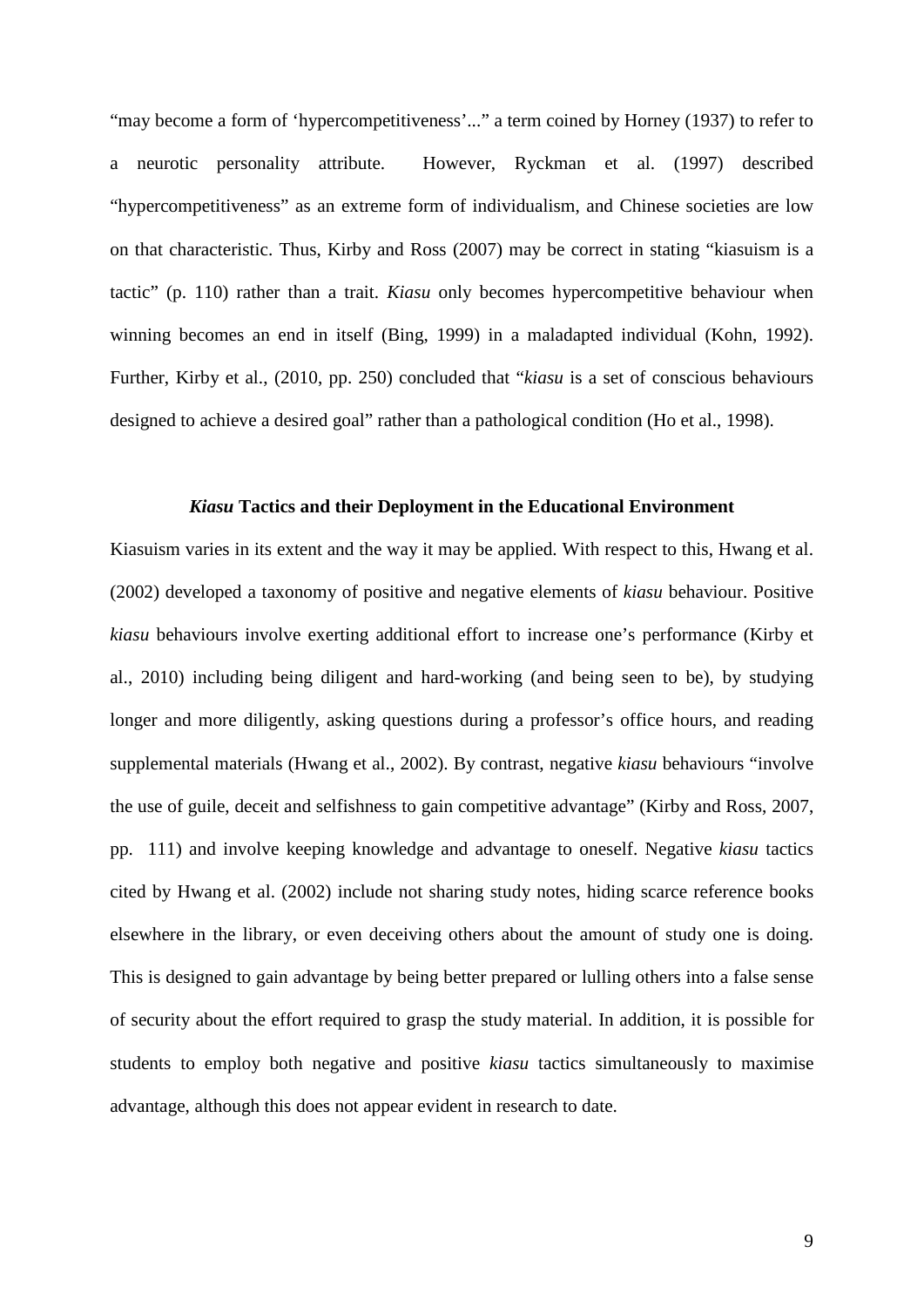Negative *kiasu* tactics are unpopular with fellow students when detected (Kirby and Ross, 2007). In addition, university teachers may also find them problematic when kiasu-based reticence to interact denies the lecturer the normal feedback loop by which he or she gauges student progress. In any case, apart from interfering with interactive teaching strategies, actively competitive behaviour can detract from learning outcomes. For example, Johnson, et al. (1981) found that students who adopted competitive learning strategies had substantially worse academic performance (0.78 of a standard deviation lower) than did students who adopted cooperative approaches (Marzano, et al., 2000). This means that to the extent that Chinese students pursue strategies consistent with *kiasu*, their academic performance is likely to suffer.

Kirby et al. (2010) provided some preliminary insights into factors encouraging *kiasu*-type tactics. They tested the correlation between the propensity to employ *kiasu* tactics and the individual personal attributes of: (1) conscientiousness, (2) maximisation, and (3) distributive justice. These concepts were defined as follows: *Maximisation*: The trait whereby people seek to optimise their decisions (Kirby et al, 2010); *Conscientiousness*: The trait of being careful and of meeting one's commitments and obligations (Costa and McCrae, 1992), which has been demonstrated to reliably predict academic performance (Poropat, 2009), and: *Distributive Justice*: The perception of the fairness of outcomes received based upon the contribution or effort contributed (Greenberg, 1990).

Kirby et al. (2010) found that Maximisation as a trait had the greatest impact on the use of both *kiasu*-positive and *kiasu*-negative tactics. This was unsurprising, because maximising individuals care about outcomes and choose tactics to optimise them. Similarly unsurprising was the result that a sense of Distributive Justice had a significant effect on the use of positive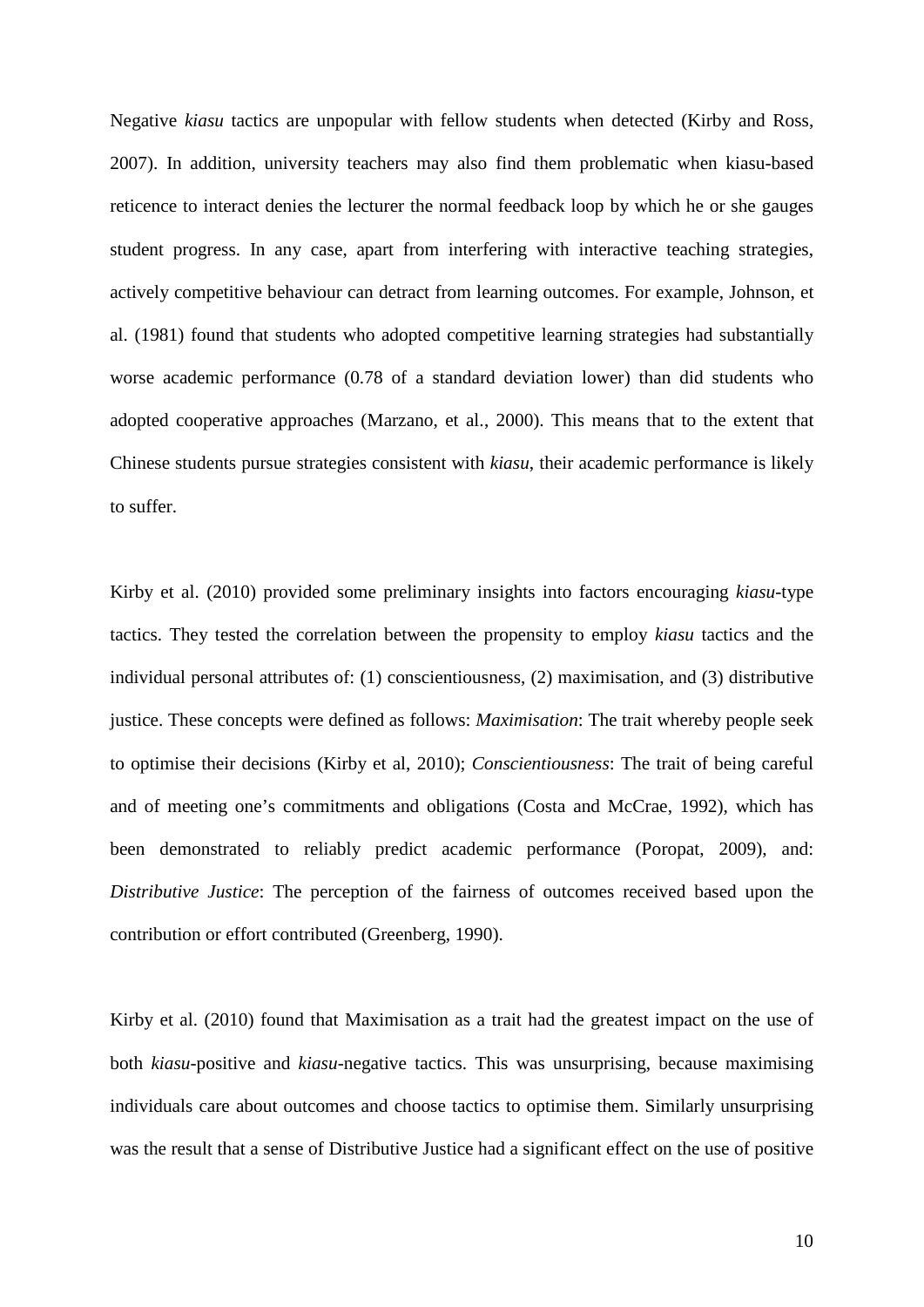*kiasu* tactics, and none on the use of the negative. By contrast, Conscientiousness was found to have no significant effect on the use of either positive or negative *kiasu* tactics. Consequently, Kirby et al. (2010) surmised that *kiasu*-type tactics of either type may not be the choice of conscientious individuals, because in the highly-structured university environment "merely doing what is expected of them may provide enough of a competitive advantage for them to succeed" (pp. 258). Despite this, positive *kiasu* behaviours in an academic environment suggest making extra effort over and above merely satisfying the course requirements, so further research is warranted in this area. In addition, Kirby et al. (2010) found that both older subjects and males were more likely to utilise positive *kiasu* tactics. This was an unexpected result because age and competitiveness are typically negatively correlated (e.g. Duda and Tappe, 1988) although the finding is consistent with males tending to be more competitive than women (e.g. Campbell, 2002). The study also found that distributive fairness tended to correlate with the adoption of positive *kiasu* tactics. This result gives some situational insights but individual dispositional issues and the determinants of the use of *kiasu*-type tactics remain largely unclear. However, what can be said with certainty is: (1) That the *kiasu* phenomenon is well established; (2) *Kiasu* is relatively widespread among Chinese-based cultures and; (3) *Kiasu* has both positive and negative expressions within educational settings.

# **The Interaction of** *Kiasu* **and** *Face*

The general cultural norms referred to above, and the concept of *face* are factors of which many Western lecturers are already aware. By contrast, most Westerners are unaware of the concept of *kiasu*. When *kiasu* is understood as a competitive strategy based upon a drive for success and above all advantage, it adds a further dimension to the understanding of Chinese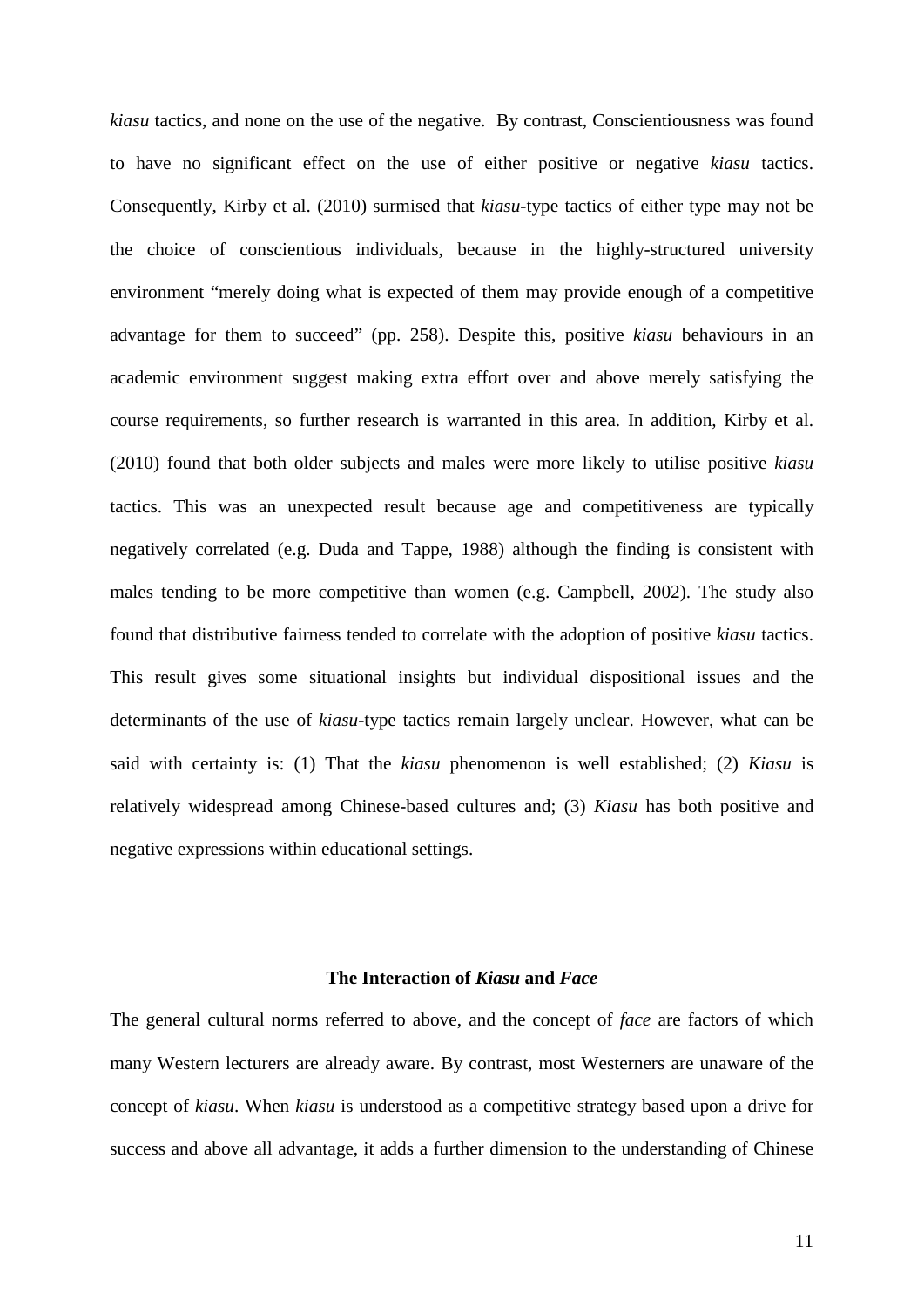students' behaviour. A student may realise that by answering or posing a question, he or she may reveal information that would share a perceived advantage with others. Thus, in many cases the student either knows the answer or is aware of an issue that should be raised, but believes they are acquiring an advantage by remaining silent, even if this involves the momentary public embarrassment of apparently being unable to answer. This illustrates a dilemma, faced by students attempting to balance the often conflicting motivations derived from *face*, and *kiasu*. Often this dilemma will be resolved in favour of *kiasu*. Indeed, "the key to obtaining competitive advantage through kiasuism lies in selecting and implementing the right tactic for the situation" (Kirby and Ross, 2007, pp. 108).

In relation to the *face* concept, gaining prestige in the eyes of others could be achieved by showing knowledge and studious behaviour, but this risks sharing too much and advantaging others, which would be antithetical to *kiasu*. Thus, a loss of *face* involving being embarrassed or shamed in front of others could be caused by either asking or answering too many questions in the class norm (Hwang et al., 2002). For example, if the questions appear to be asked out of a lack of knowledge this will have obvious consequences for an individual's esteem, but if too many are answered correctly this may be seen as "showing off", thus making themselves look good and their reference group look bad. Kirby and Ross (2007) found that the use of negative *kiasu* tactics correlated negatively with peer-based assessments but positively with empirical academic performance. This reflects the individual student's conflict between being strategic and competitive, and thus being *kiasu*, and simultaneously complying with group norms.

This scenario becomes more complex when Chinese students' collaborative approaches to researching and writing assignments are considered (Rambruth and McCormick, 2001; Tang,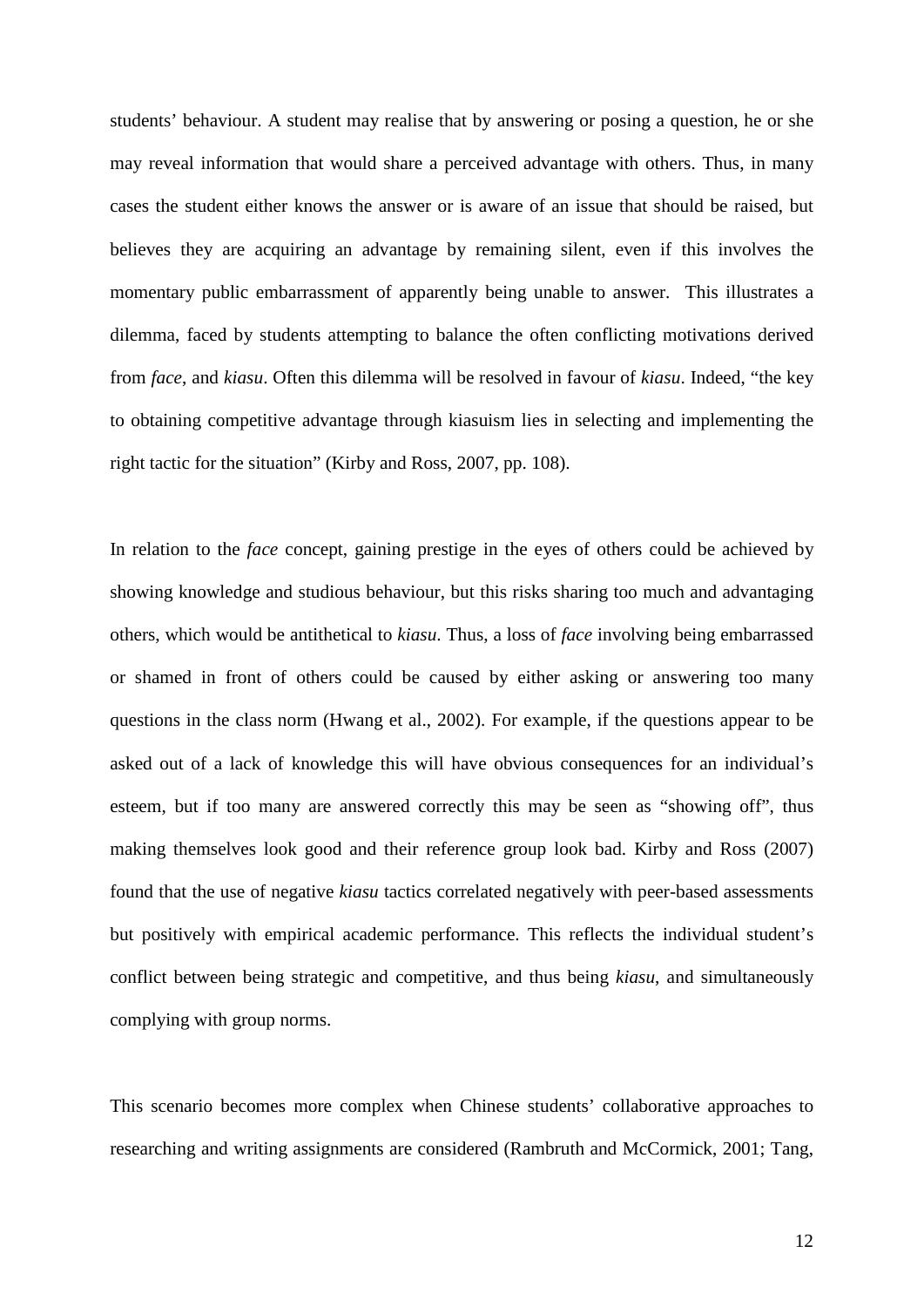1996). In these situations, students from CHC societies may act in a manner that is detrimental to the group effort in order to subtly benefit themselves. This may seem puzzling to a Western educator because their CHC students are simultaneously low on individualism and highly collaborative yet they may covertly apply competitive *kiasu* tactics. It is clear from this discussion that the "silent Chinese student" in class may be more knowledgeable than first appears and that the mechanisms driving their behaviour are not easily discernible. The existence of these complex and conflicting perspectives and tactics is difficult for Western educators to manage if they are unaware of these complexities.

This discussion of interactions between *kiasu* and cultural norms reveals only some of the complexities of the situations that may face students. The *kiasu* strategies adopted by students depend in part upon the problem at hand, the attitudes of their reference group, the student's own level of knowledge, their cultural mores, the level of *kiasu* influence, the teaching methods involved, and other variables. In typical classroom activities *kiasu* and *face* issues have considerable scope to affect the level of student participation in both the posing and answering of questions. These outcomes remain likely as long as these issues are part of the individual Chinese student's mindset, but will vary between students and will in part depend upon teachers' responses, such as fostering class participation norms, varying their teaching style and assessment policies, as well as the approachability and level of engagement with the lecturer, and the characteristics of the student cohort.

In application, these variables give rise to a range of possible behaviours when students are uncertain about a study element. In such a case, their first point of reference tends to be their 'study group'. However, if they have a view which differs, the collectivist tendency will encourage students to not voice their unique ideas. Hence, students may seek out a staff member after class, but may not wish to be seen doing so as it may appear to be questioning

13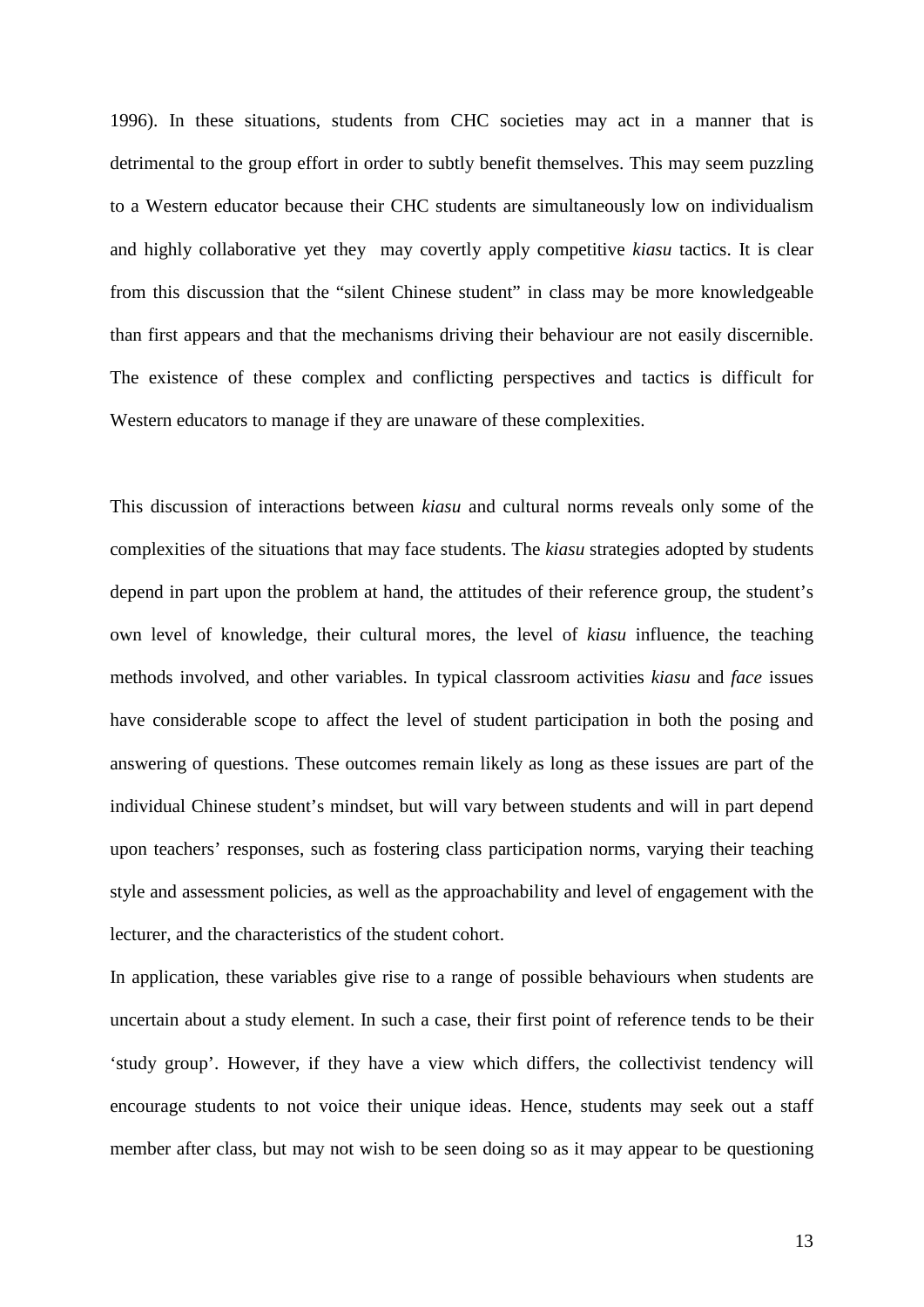their study group's decision. Often students resort to an email, sometimes using a pseudonym, to resolve the issue for two reasons: Firstly, to maintain privacy in relation to the enquiry; and secondly, to gain the advantage of the correct answer if it differs from the group's. If an advantage is obtained, the *kiasu* tendency will be to keep it to oneself to maximise individual advantage.

#### *Kiasu* **and "Blended" Teaching environments**

The discussion so far has related to the effects of *kiasu* and cultural issues on classroom learning situations, but this discussion would be incomplete without reference to other teaching modes especially "blended learning" which integrates the "flexibility of E-learning while maintaining the human contacts" (Jones and Lau, 2010, pp. 407). "Flexible learning and "flexible delivery" are similar concepts which "allows for the adoption of a range of learning strategies in a variety of learning environments to cater for differences in learning style" (Higgins, 2012, pp. 39) However, given the trend towards blended learning that is, "the integration of classroom face-to-face learning experiences with online learning experiences" (Garrison and Hanuka, 2004, pp. 96) the impact of these two variables should also be considered with respect to the *kiasu* and cultural issues outlined.

One approach that may reduce the effects of *kiasu* and *face* is the adoption of computermediated learning practices, such as online learning centres and activities including online discussions (e.g. Sautter, 2007). There is some evidence that computer-mediated learning does ameliorate student reluctance to participate, with a 'knowledge building' approach recently trialled successfully in the classroom by Chan (2009). Interestingly, the approach required considerable pre-preparation and the use of student exhortations to collectively "rise above" [sic] to get students to "pool questions and explanations for deeper enquiry" (Chan 2009, pp. 179; for further detail refer to Lee et al. 2006, & Van Aalst & Chan, 2007). Other research by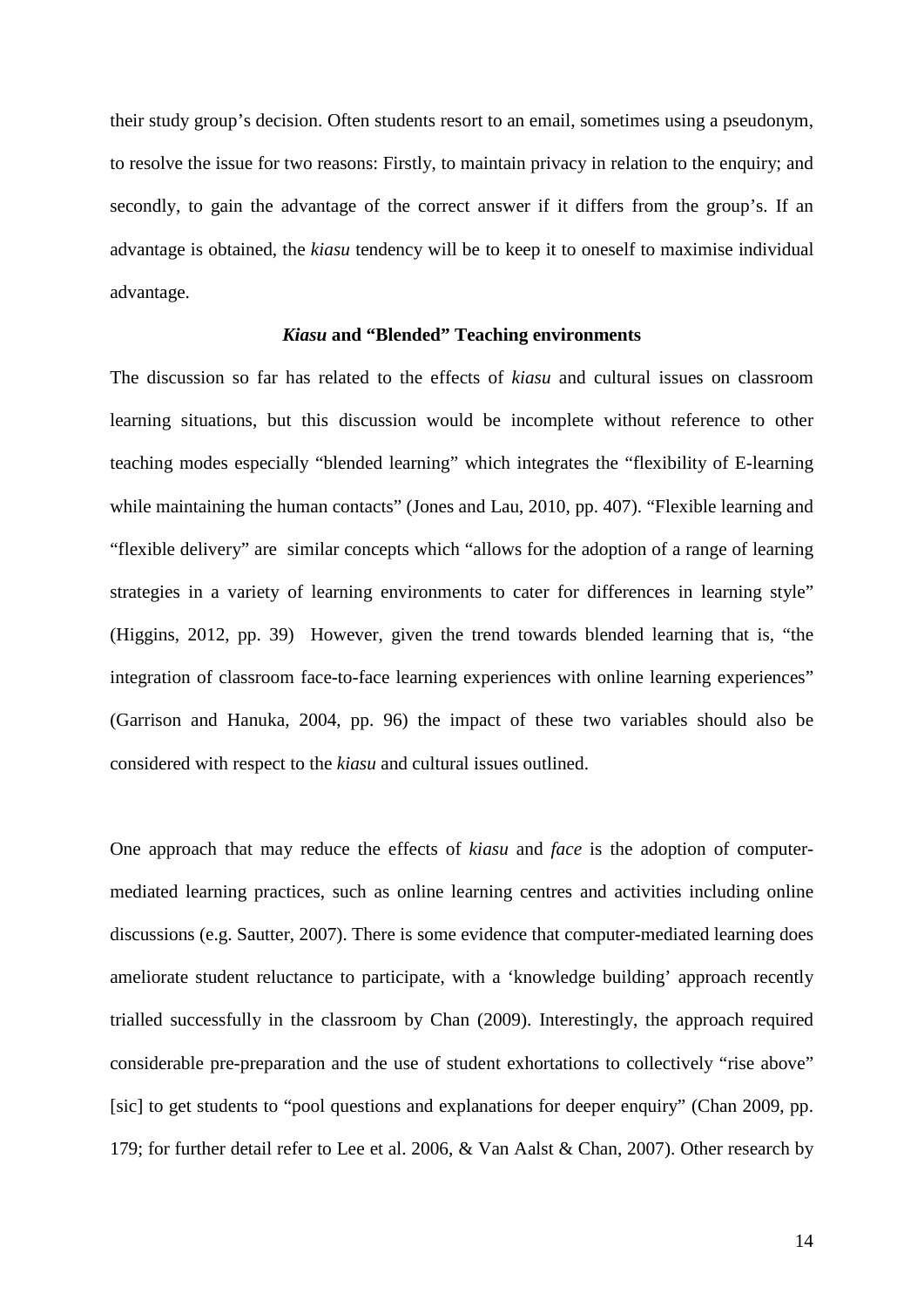Hwang and Arbaugh, (2006), relating to the use of online forums, found that *kiasu*-positive students tended to contribute to discussions via larger numbers of postings, while *kiasu*negative students tended to observe rather than to contribute, which is consistent with the tactics identified by Hwang et al. (2002). However, the mechanism by which a student could maintain participation in a greater number of forums, to gather information, while simultaneously limiting what they share, is unclear (Hwang and Arbaugh, 2006). This requires further research.

Further research on the *kiasu* effects in blended teaching environments will need judicious experimentation in actual teaching situations. However, the cited literature offers some preliminary guidance. On-line discussions appear to elicit more participation than in-class contributions, and give encouragement for teachers to provide greater opportunities for online participation. However, there are three caveats which apply. Firstly, some researchers such as Catterick (2007) believe that online learning disadvantages non-Western students due to their lack of a constructivist tradition. Second, concerns about *face* suggest that anonymity may be required to encourage questioning behaviour while ensuring no loss of *face* for students who ask questions perceived to be naïve. The third caveat relates to the effect of a *kiasu* strategy. Even though the student might take part in anonymous on line discussions, they would very likely not wish to contribute what they considered to be unique knowledge or raise issues that would display that knowledge or share an advantage with others. Also, while positively *kiasu*-motivated students would seek information in anonymous public environments they would remain averse to revealing strategically useful insights during such discussions if the content was visible to the student cohort. Similarly, negatively *kiasu*motivated students would participate, if required, but neither would illicit new information nor reveal any by their interactions. As shown by Kirby et al.'s (2010) preliminary research, it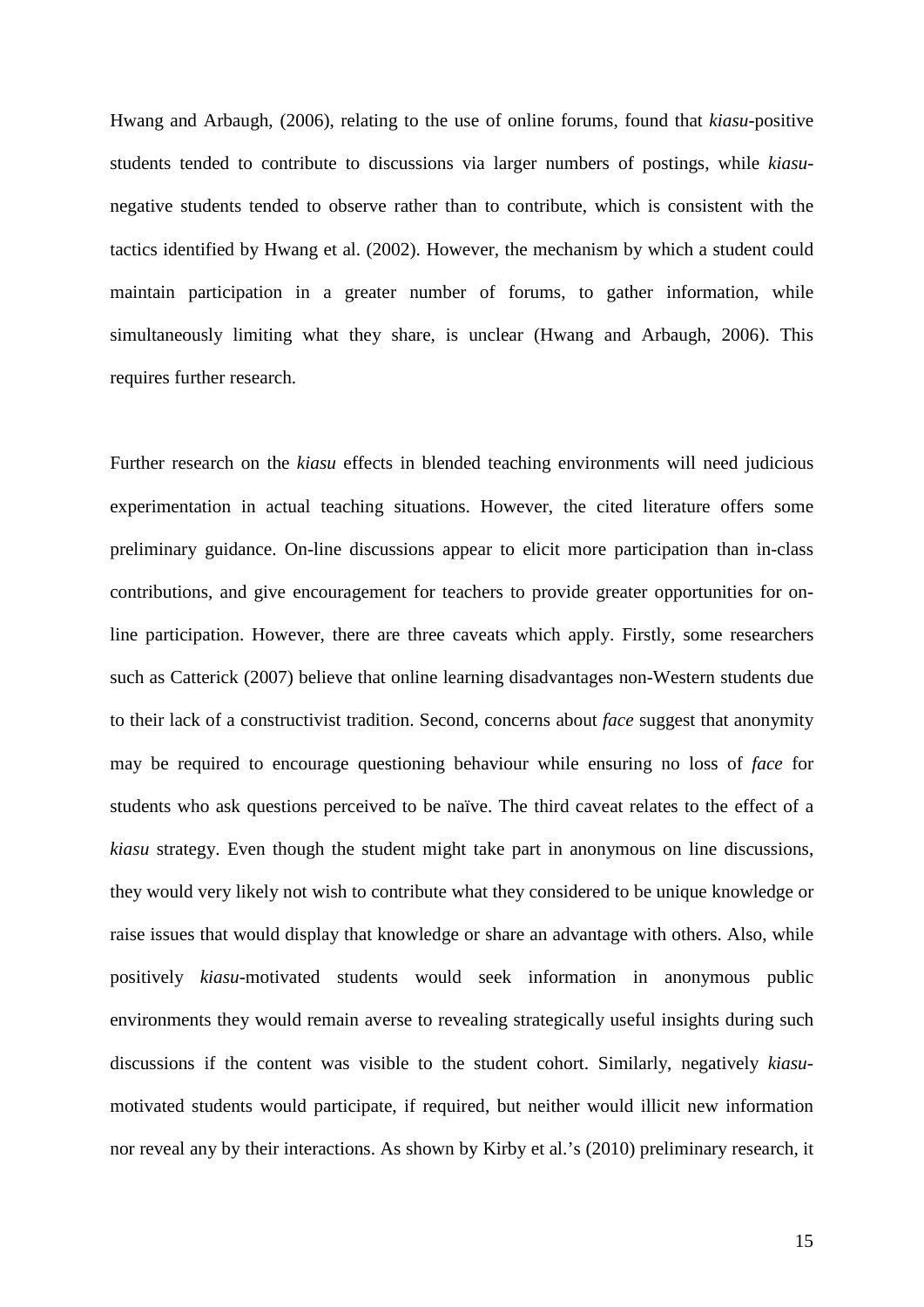cannot be assumed that the addition of computer-mediated teaching elements alone would overcome the problems of face-to-face teaching CHC cohorts.

### *Kiasu***-like Behaviour in Western Cultures**

Increasing research into *kiasu*-based behaviours in the educational environment has revealed evidence that similar behaviours exist not only in Chinese societies like Hong Kong (e.g. Chua, 1989) but also in non-Chinese Western student populations, such as those in Australia (Ho et al., 1998), and the USA (Kirby and Ross, 2007). The behaviour observed by Hwang and Arbaugh (2006) was that while the Western students participated more, they shared less, which is essentially a 'hold-back' strategy similar to the tactic exhibited by negative *kiasu* Chinese students. Hwang and Arbaugh (2006, pp. 9) stated this new insight "the holding back of information by the *kiasu*-negative individual... does not seem to have a direct equivalent in recent discussions of Western competitive attitudes in the research literature". However, this *kiasu*-like tactic could be interpreted as merely the operationalisation of individualistic competitive strategies, rather than being due to any cultural overlay. This is so because Westerners generally do not possess the *face* and collectivistic characteristics that drive the wide range of *kiasu* behaviours exhibited by their Chinese student counterparts. While there has been some research into academic hypercompetitiveness (e.g. Bing, 1999) the topic of kiasuism and *kiasu*-like behaviours among Western students also demands further investigation.

# **Discussion**

This review of some of the Confucian Heritage Culture mores and the phenomenon of *kiasu* has highlighted some important Chinese cultural features that affect internationalised university classrooms. This has implications for both practice and research.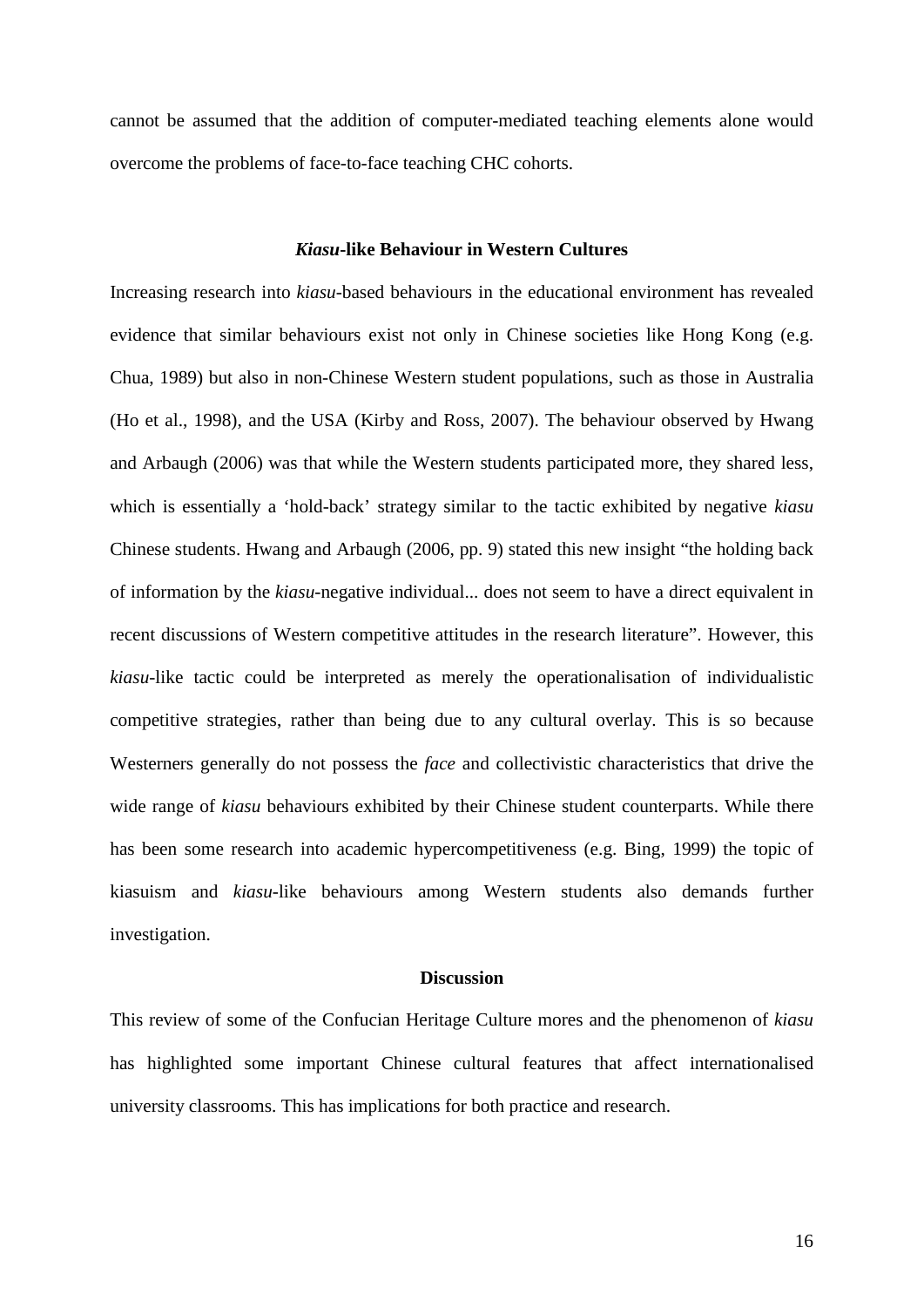With regards to practice, there is the realisation that Chinese students have been typically exposed to traditional behaviourist learning, which tends to nurture students who cooperate with their teachers, but are nonetheless competitive with respect to other learners (Hammond and Gao, 2002). By comparison, Western constructivist learning means that classes tend to be more vocal, questioning, and collaborative both with teachers and between students. This paradox provides an opportunity to manage the effects of *kiasu* among Chinese students, by encouraging them to attend to different aspects of their cultural identities.

There are several responses that tertiary teachers are likely to find useful when faced with Chinese students who display a reluctance to participate. For example, such students might be encouraged to shift their mindset to focus upon their collectivistic values via collaboration. To make this change it is necessary for the teacher to establish the social dynamics required to facilitate collaborative inquiry (Chan, 2009). Dougherty and Wall (1991) suggested that culturally sensitive teaching staff could achieve this by making greater use of small discussion groups. Chinese students tend to respond better to small group activities because they provide a lower risk of loss of *face*. Thus, small group discussions could be used to develop consensus views which would be delivered by a group spokesperson who would be more comfortable contributing, because they would be delivering a group's collective view (Holmes, 1997). This also parallels the collaborative learning that often takes place in the Chinese context such as in informal study groups (Tang, 1996).

Watkins and Biggs (1996, 2001) suggest this can be followed by group assignments in which the benefits of collaboration within groups are stressed. This can be couched in terms of the mutual benefits that can be achieved. Since the groups are competing with each other, intergroup competition may be promoted as a motivator for intra-group collaboration. By contrast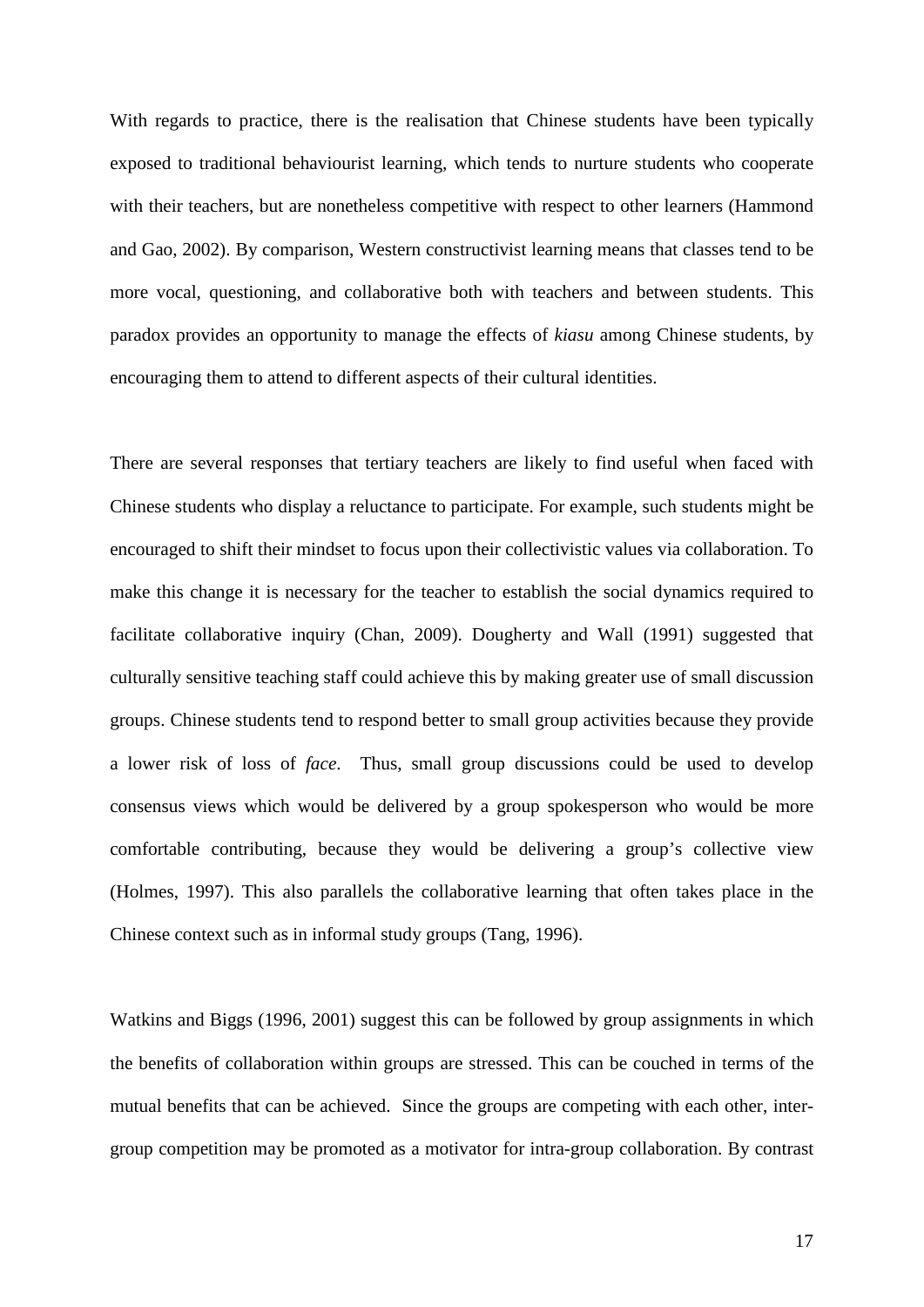with the fact that between-student competition interferes with student academic performance, inter-group competition results in better performance for students (Johnson et al., 1981; Marzano et al., 2000) because it simultaneously encourages within-group cooperation. A study by Tang (1996) may have inadvertently benefited from this effect, as it was reported that Chinese students in the study adopted a deeper approach to learning when they worked in groups that were effectively competing with each other. It appears that in such situations the tendency to enact *kiasu*-related behaviours is focused on the inter-group competition, allowing more room for intra-group collectivism. Consequently, this approach appears to have value as a means of encouraging greater participation and collaboration between Chinese students, or other students using *kiasu*-like tactics.

At the same time, Hwang et al. (2002) suggested that *face* can be used to stimulate classroom contributions. This can be achieved by displaying the class list on a screen or whiteboard and noting who contributes to discussions beside each class member's name. This gives positive feedback to contributors and, via *face* and social norm paradigms, encourages contributions. At the same time, this may have the beneficial side-effect of limiting the dominance of overcontributory students who might be outshining their cohort to a socially unacceptable level (refer Hwang et al., 2002).

The effectiveness of such tactics in counteracting the interactions of negative *kiasu* behaviours and *face* may be limited by the complexity of the interaction between these tactics, which will remain a major influencer of classroom behaviour for Chinese students. From their perspective, every in-class action has the potential for loss or gain, and thus has inherent risks. Risk avoidance in such settings is impactful because deep learning is acknowledged as often requiring risk-taking (Rosie, 2000). In addition, the Chinese diaspora maintain many of their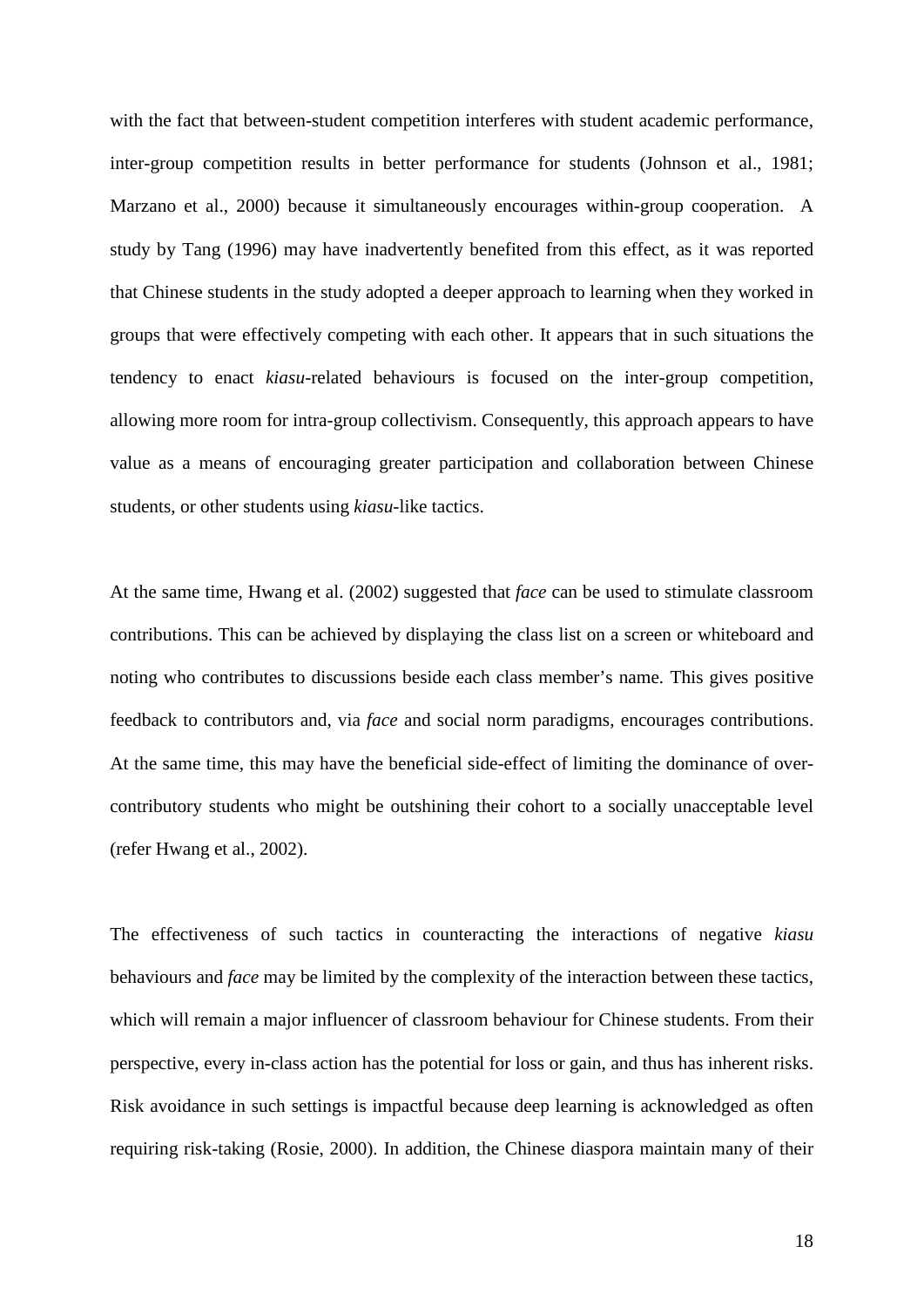cultural values even after a number of generations in a Western country (Rao and Chan, 2009). In summary, the preceding discussions may better equip teachers to recognise when *kiasu* tactics are being employed, and alert teachers to some of the interactions which may be affecting in-class behaviours. In addition, the countermeasures outlined may go some way to reducing *kiasu*-negative behaviours and lessening their impact when they are employed.

In relation to research, the studies that have implicitly addressed *kiasu* have had positive outcomes on the academic performance of Chinese students, providing optimism that teachers can ameliorate the effects of *kiasu* on learning, and that future research on the relationship between *kiasu* and education will be beneficial. Apart from the CHC mores already outlined as potential tools by which to offset *kiasu*-negative tactics, other CHC mores, such as *guanxi*  a beneficial personal relationship usually based upon reciprocity (Yeung and Tung, 1996) could be a fertile area for inclusion in a research agenda. Many research questions are evident, including: (1) What are the situational and individual factors that predispose individuals to the use of *kiasu*-positive and *kiasu*-negative tactics, in face-to-face teaching and online?; (2) What are the characteristics of *kiasu*-negative non-sharing communications and can they be recognised, in class and online?; (3) What is the extent of practise of *kiasu*-tactics among Western students and if so are there any identifiable differences in tactics/behaviours from those of Chinese students?; (4) In relation to teaching, what situational modifiers or teaching techniques can be used to minimise the negative consequences of the application of *kiasu*negative tactics and to encourage *kiasu*-positive behaviours? As Kirby et al. (2010) argued, research on kiasu within tertiary education has so far, "only exposed the proverbial tip of the iceberg" (p. 259), with much still to be learned about this intriguing phenomenon.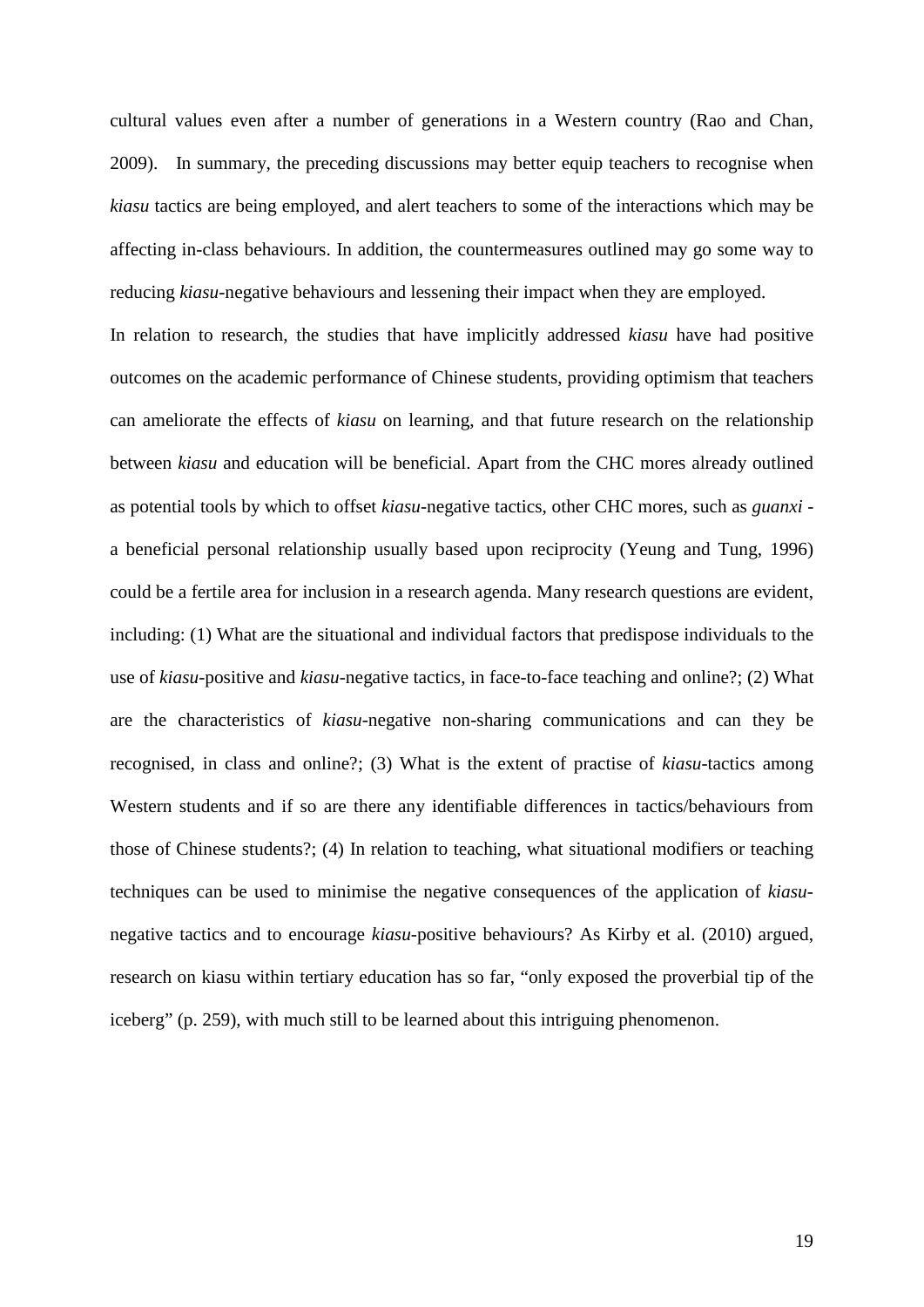# **Conclusions and Future Research Directions**

Inter-cultural understanding is essential for teaching the increasingly internationalised students of the 21<sup>st</sup> century, making cultural issues including *kiasu* a fertile area for research. The rapidly increasing numbers of Chinese students entering the Western higher education systems and the rapidly changing teaching and learning environment, which is moving towards blended learning, make this particularly pertinent to Western educators. However, although *kiasu* has been seen entirely as an Eastern phenomenon, due to the unique cultural characteristics in which it was first observed, its tactics appear to have analogues in Western student cohorts of very different cultural characteristics. These issues provide an opportunity for research, but together they provide a compelling case for the importance of educators not only considering, but actively addressing *kiasu* and its associated cognate phenomena.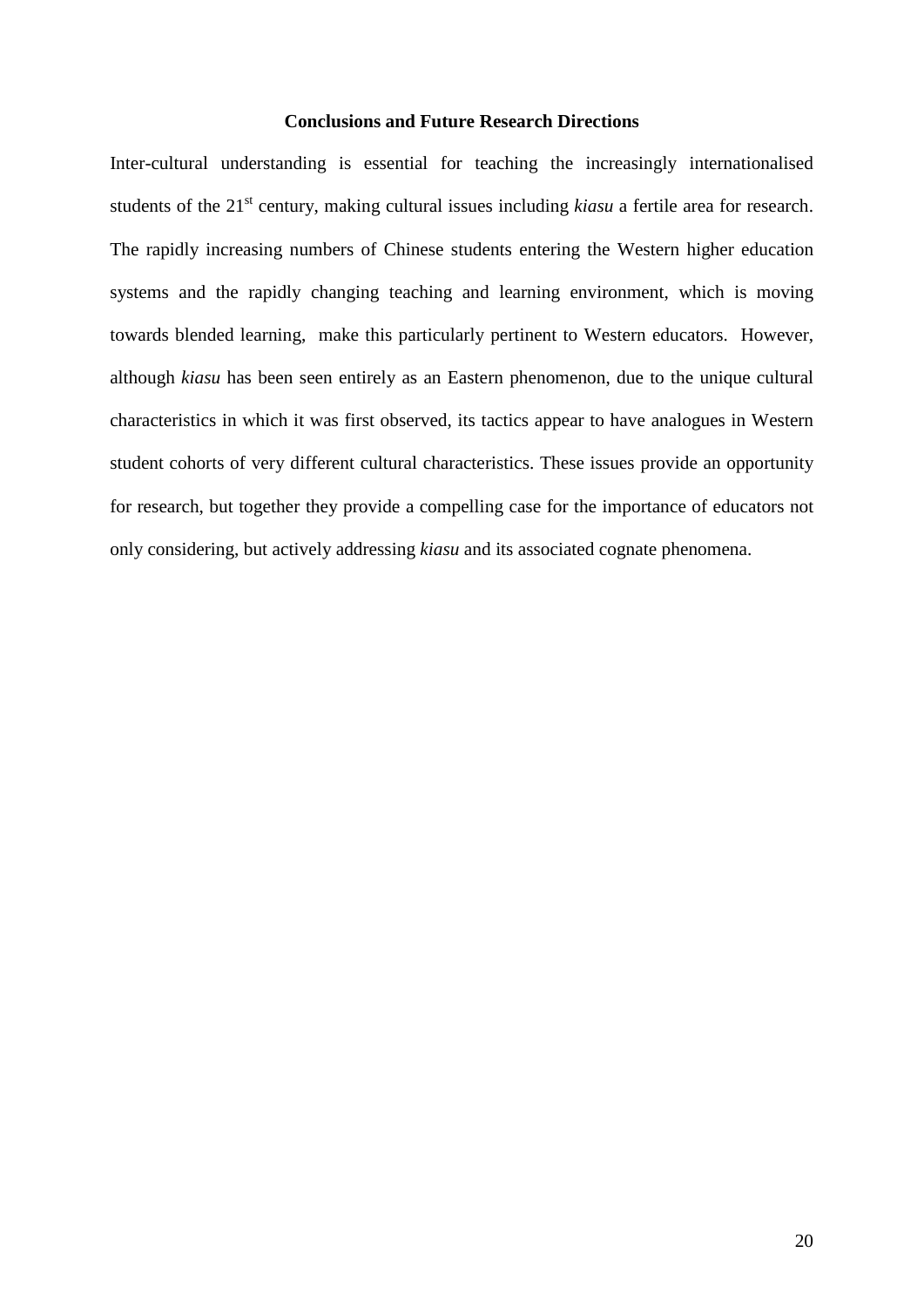# References

Abdul Ghani, F.I. (2003), "We tend to go kiasu when we're on the road", *[The Malay Mail](http://www.encyclopedia.com/The+Malay+Mail/publications.aspx?pageNumber=1)*, 16 June, pp. 7.

AEI (Australian Education International) (2010), "Research snapshot: International student numbers 2010", available at: http://www.aei.gov.au/AEI/MIP/Statistics/ StudentEnrolmentAndVisaStatistics/Default.htm, (accessed 10 January 2013).

Chang, R. (2012), "PM laments ugly Singaporean behaviour", *Straights Times,* August 27, available at: http://www.straitstimes.com/the-big-story/national-day-rally-2012/story/pmlaments-ugly-singaporean-behaviour-20120827, (accessed 17 January 2013)

Biggs, J.B., and Watkins, D.A. (1996), *"The Chinese Learner in Retrospect"*, in Watkins, D.A. and Biggs J.B. (Eds.), Comparative Education Research Centre, The University of Hong Kong/Australian Council for Educational Research, Hong Kong/Melbourne: pp. 269-285.

Bing, M.N. (1999), "Hypercompetitiveness in academia: Achieving criterion-related validity from item context specificity", *Journal of Personality Assessment*, Vol. 73 No. 1, pp. 80-99.

Brown, J.S., Collins A., and Duguid, P. (1989), "Situated cognition and the culture of learning", *Educational Researcher*, Vol. 18 No. 1, pp. 32-42.

Campbell A. (2002), *A Mind of Her Own: The Evolutionary Psychology of Women,* Oxford University Press, Oxford, UK.

Carrier, R.L. (1963), "Levels of Questioning", *Education*, Vol. 83, pp: 546-550.

Catterick, D. (2007), "Do the philosophical foundations of online learning disadvantage nonwestern students?", in Edmundson, A. (Ed.),*Globalised E-Learning Cultural Challenges,*  Information Science Publishing, Hershey, PA., pp. 116-129.

Chalmers, D., and Volet, S. (1997), "Common misconceptions about students from south-east Asia studying in Australia", *Higher Education Research and Development*, Vol. 16 No. 1, pp. 87-99.

Chan, C.K.K. (2009), "Classroom innovation for the Chinese learner: Transcending dichotomies and transforming pedagogy", in Chan, C.K.K. and Rao, N. (Eds.), *Revisiting the Chinese Learner: Changing Context*s*, Changing Education*, Comparative Education Research Centre, The University of Hong Kong, Hong Kong, pp. 169-210.

Chang, R. (2012), "PM Laments Ugly Singaporean Behaviour", *Straights Times,* August 27, available at: http://www.straitstimes.com/the-big-story/national-day-rally-2012/story/pmlaments-ugly-singaporean-behaviour-20120827, (accessed 17 January 2013).

Chen, C. and Stevenson, H. W. (1995), "Motivation and mathematics achievement: A comparative study of Asian-American, Caucasian-American, and East Asian high school students", *Child Development*, Vol. 66, pp. 1215-1234.

Chua, C. C. (1989), "Kiasuism is not all bad", *The Straits Times*, June 23, pp. 8.

Costa, P.T. and McCrae, R.R. (1992), *NEO PI-R Professional Manual*, Psychological Assessment Resources, Odessa, FL.

Dillion, J.T. (1986), "Student questions and individual learning", *Educational Theory*, Vol. 36, pp. 333-341.

Dougherty, T.W., and Wall, J.A. (1991), "Teaching in China during the age of reform, Journal *of Management Education*, Vol. 15 No. 2, pp. 232-243.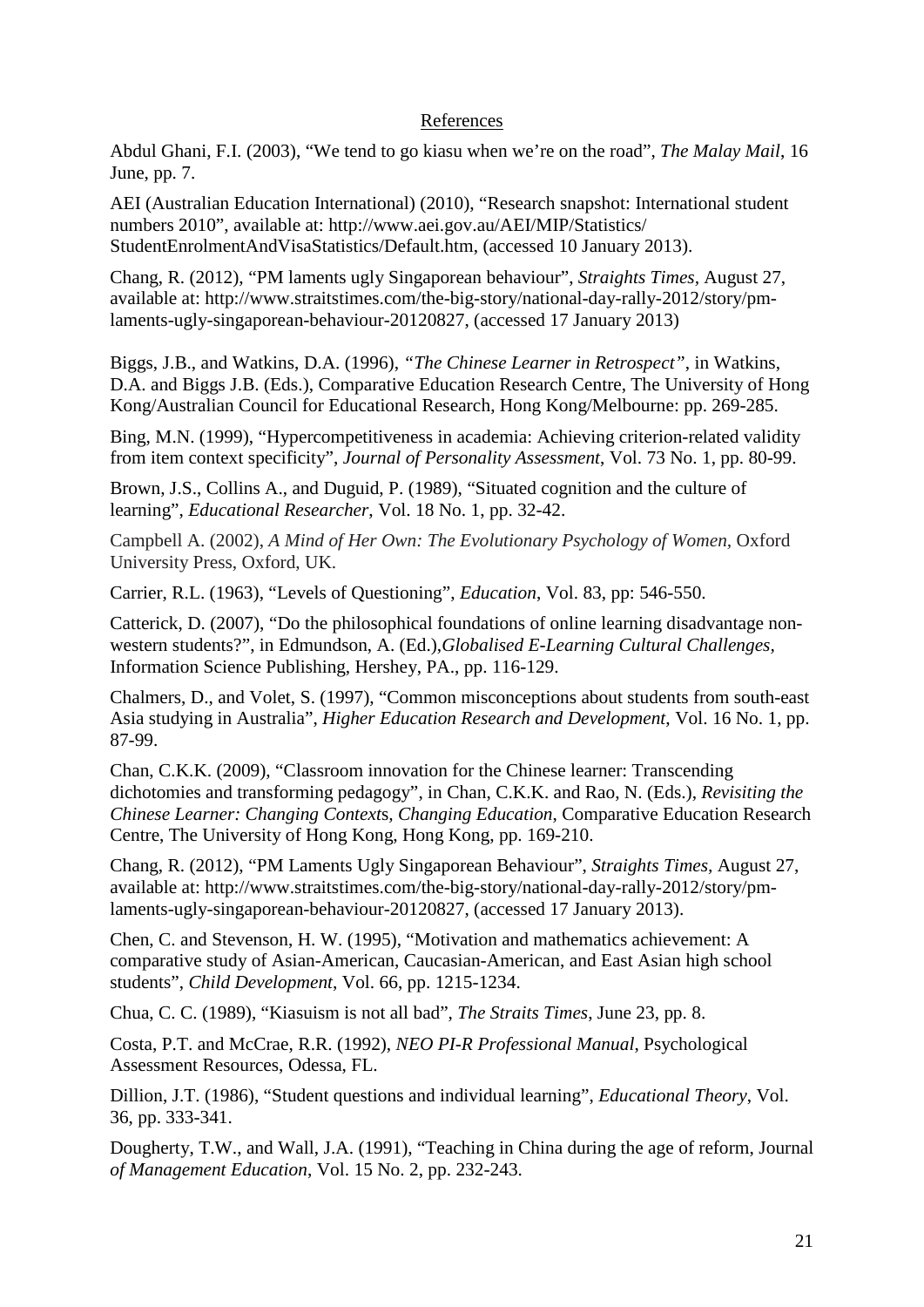Douglass J., Edelestein, R. and Hoareau, C. (2011), "US Higher Education as an Export: It is about money, but also much more", Center for Studies in Higher Education, University of California, Berkeley, available at: http://cshe.berkeley.edu/

research/rugg/Brief\_US\_HE\_Exports.4.30.2011.pdf (accessed 14 January 2013).

Duda, J.L.,and Tappe, M.K. (1988), "Predictors of personal investment and exercise among middle age and older adults", *Perceptual and Motor Skills*, Vol. 66, pp. 543-549.

Foo, C.P. (1991), "For every kiasu Singaporean there is a Par Chup Sue Hongkonger", *The Straits Times,* November 21, pp. 12.

Gall, M.D. (1970), "The use of questions in teaching", *Review of Educational Research*, Vol. 40, pp. 707-721.

Garrison D.R. and Kanuka H. (2004), "Blended learning: Uncovering its transformative potential in higher education", *The Internet and Higher Education,* Vol. 7 No. 2, pp. 95–105.

Greenberg, J. (1990), "Organizational justice: Yesterday, today and tomorrow", *Journal of Management*, Vol. 16, pp. 399-432.

Gu, M. (2006), "An analysis of the impact of traditional Chinese culture on Chinese education", *Frontiers of Education in China*, Vol. 1, pp. 169-190.

Hammond, S. and Gao, H. (2002), "Pan Gu's Paradigm: Chinese education's return to holistic communication in learning", in Lu, X., Jia, W. and Heisey, R. (Eds.) *Chinese Communication Studies: Contexts and Comparisons*, Ablex, Westport, CT, pp. 227-244.

Hattie, J. (2009), *Visible Learning: A Synthesis of Over 800 Meta-Analyses Relating to Achievement*, Routledge, London.

Helfeldt, J.P., and Lalik, R. (1976), "Reciprocal student-teacher questioning", *The Reading Teacher*, Vol. 30, No. 3, pp. 283-287.

Hess, R.D., Chang, C., McDevitt, T. (1987), "Cultural variations in family beliefs about children's performance in mathematics: Comparisons among People's Republic of China, Chinese-American, and Caucasian-American families", *Journal of Educational Psychology*, Vol. 79, pp. 179-188.

Higgins, A. (2012), "Some outcomes of flexible learning at the University of Otago 1996-98", *Journal of Open, Flexible and Distance Learning*, Vol. 5 No. 1, pp. 39-47.

Ho, J.T.S., Ang, C.E., Loh, J., and Ng, I. (1998), "A preliminary study of kiasu behaviour – is it unique to Singapore?", *Journal of Managerial Psychology*, Vol. 13 Nos. 5/6, pp. 359-370.

Hofstede, G. (1980), *Culture's consequences: International Differences in Work-Related values*, Sage, Thousand Oaks, CA.

Hofstede, G. (2013), "Cultural Dimensions", available from: http://www.geerthofstede.com/hofstede\_dimensions.php, (accessed 19 January)

Holmes, B.H. (1997), "Want participation? Have them 'Vote with their Feet'!", *Journal of Management Education*, Vol. 21 No.1, pp. 117-120.

Holmes, P. (2004), "Negotiating differences in learning and intercultural communication: Ethnic Chinese students in a New Zealand university", *Business Communication Quarterly*, Vol. 67 No. 3, pp. 294-307.

Horney, K. (1937), The Neurotic Personality of our Time, Norton, New York, NY.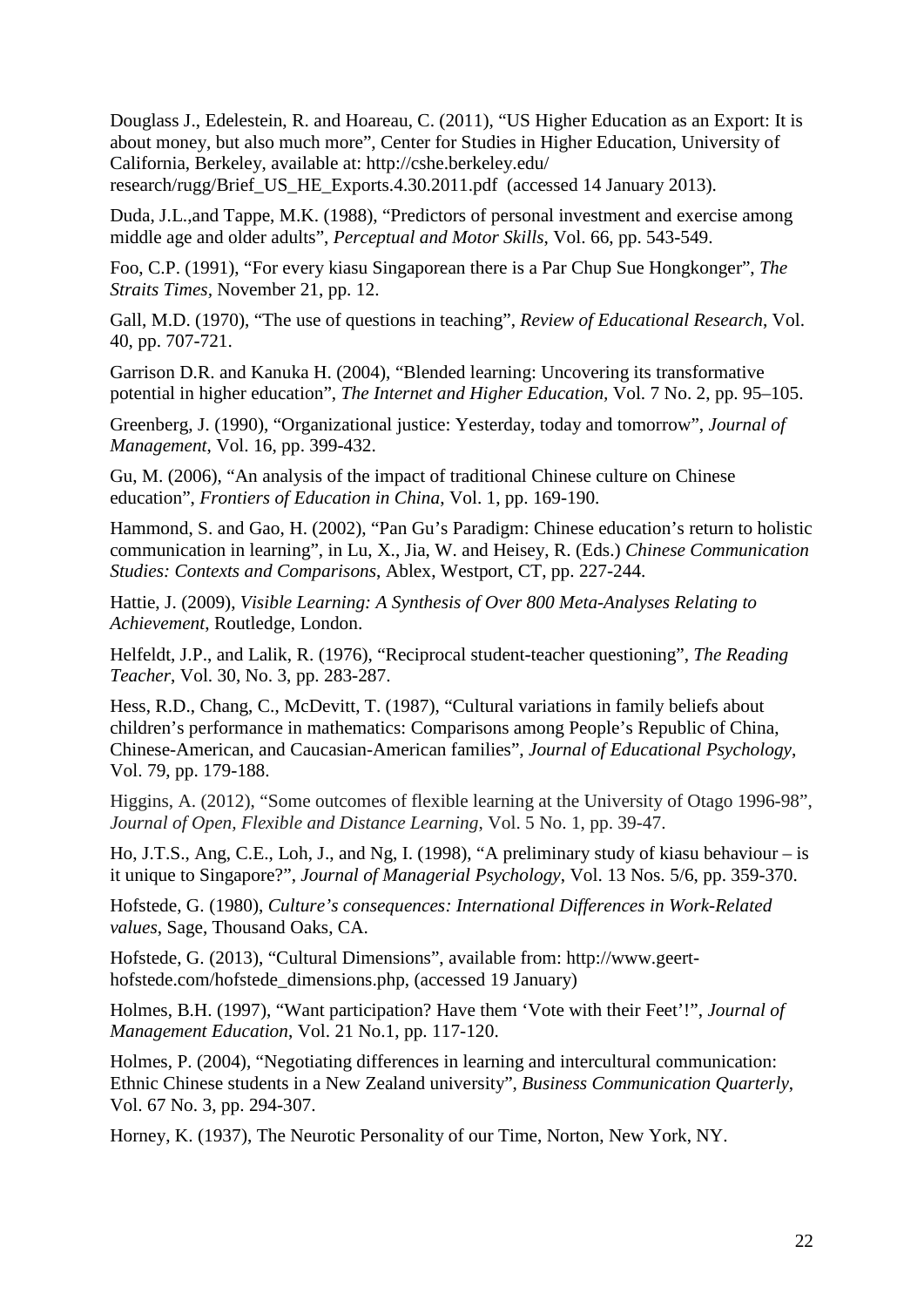Hwang, A. (2003), "Adventure learning: Competitiveness (kiasu) attitudes and teamwork", *Journal of Management Development*, Vol. 22 Nos. 7/8, pp. 562-578.

Hwang, A. (1987), "Face and favour: The Chinese power game", *The American Journal of Sociolog*y, Vol. 92 No. 4, pp. 944-974.

Hwang, A., and Arbaugh, J.B. (2006), "Virtual and traditional feedback-seeking behaviors: Underlying competitive attitudes and consequent grade performance", *Decision Sciences Journal of Innovative Education*, Vol. 4 No. 1, pp. 1-27.

Hwang, A., Ang, S., and Francesco, A.M. (2002), "The silent Chinese: The influence of face and kiasuism on student feedback-seeking behaviors", *Journal of Management Education*, Vol. 26 No. 1, pp. 70-98.

ITAUSDC (International Trade Administration, US Department of Commerce) (2009) available at: http://trade.gov/press/publications/newsletters/ita\_0909/higher\_0909.asp (accessed 14 January 2013).

Johnson, D., Maruyama, G., Johnson, R., Nelson, D., and Skon, L. (1981), "Effects of cooperative, competitive, and individualistic goal structures on achievement: A metaanalysis*", Psychological Bulletin*, Vol. 89 No. 1, pp. 47-62.

Jones, N., and Lau, A.M.S. (2010), Blending learning: widening participation in higher education, *Innovations in Education and Teaching International*, Vol. 47 No. 4 (November), pp. 405-416.

Kennedy, P. (2002), . "Learning cultures and learning styles: Myth-understandings about adult (Hong Kong) Chinese learners", *International Journal of Lifelong Education*, Vol. 21 No. 5, pp. 430-445.

Kim, K.-J., and Bonk, C.J. (2002), "Cross-cultural comparisons of online collaboration", *Journal of Computer Mediated Communication*, Vol. 8 No. 1, available at: http://www.ascusc.org/jcmc/vol8/issue1/kimandbonk.html (accessed 15 January 2013).

Kirby, E.G., and Ross, J.K. (2007), "Kiasu tendency and tactics: A study of their impact on task performance", *Journal of Behavioral and Applied Management*, Vol. 8 No. 2, pp. 108- 121.

Kirby, E.G., Kirby, S.L., Bell, J.D., Schafer, C. (2010), "Exploring the factors affecting the use of kiasu tactics", *Journal of Behavioural and Applied Management*, Vol. 11, pp. 249-262.

Kohn, A. (1992), *No Contest: The Case Against Competition,* Houghton Miflin, Boston, MA.

Kolb, A.Y. and Kolb, D.A. (2005), "Learning styles and learning spaces: Enhancing experiential learning in higher education, *Academy of Management Learning & Education*, Vol. 4 No. 2, pp. 193-212.

Lau, J. (1990), *Everything also I Want*, Comix Factory, Singapore.

Lave, J., and Wenger, E. (1991), *Situated Learning: Legitimate Peripheral Participation*, Cambridge University Press, Cambridge, UK.

Lee, E.Y.C., Chan, C.K.K., and Van Aalst, J. (2006), "Students assessing their own collaborative knowledge building", *International Journal of Computer-Supported Collaborative Learning*, Vol. 1, pp. 277-307.

Lee, W.O. (1996), "The cultural context for Chinese learners: Conceptions of learning in the Confucian tradition", in Watkins D.A. and Biggs J.B. (Eds.), *The Chinese Learner: Cultural, Psychological and Contextual Influences*, The Comparative Education Research Centre, The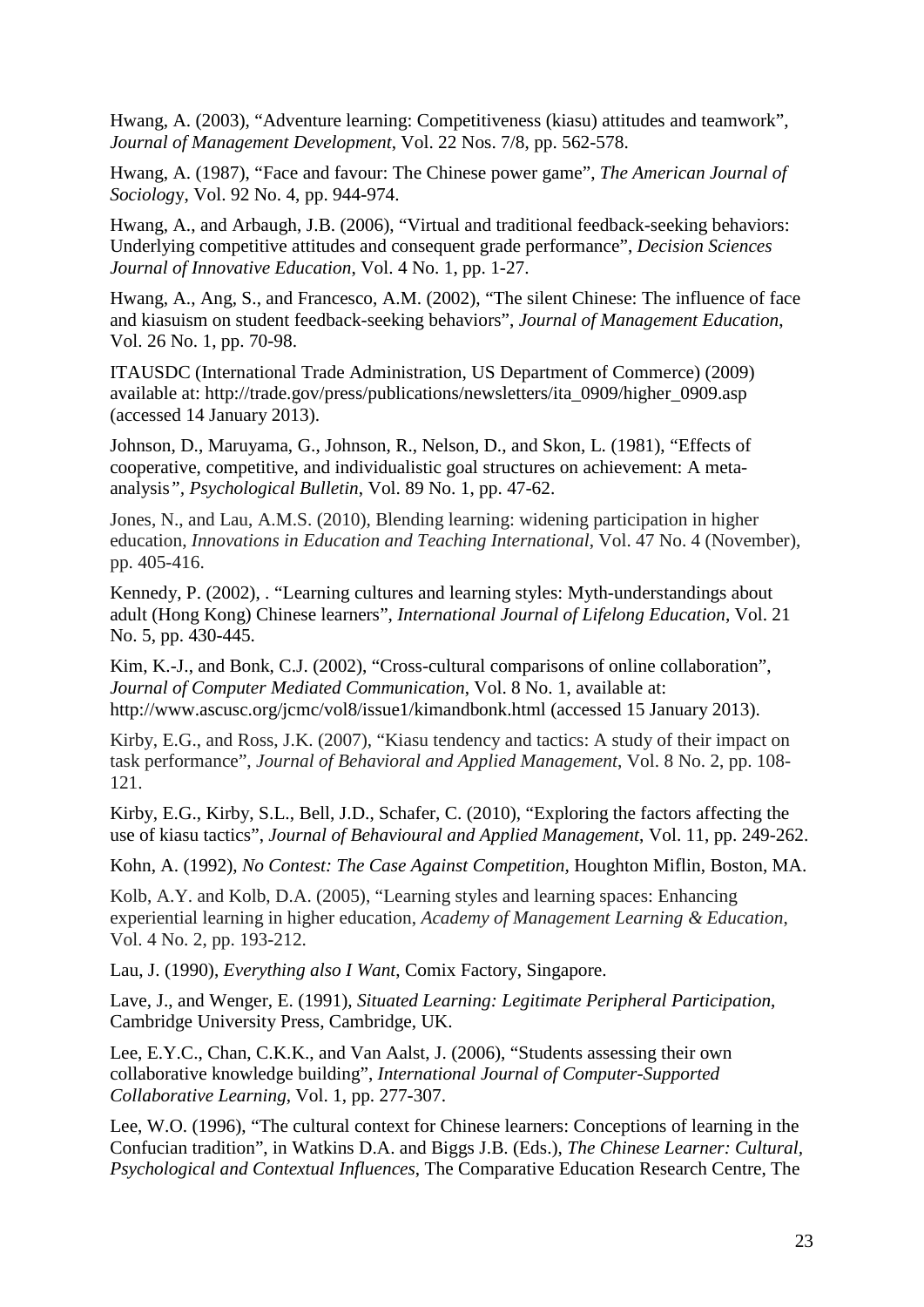University of Hong Kong, The Australian Council for Educational Research, Melbourne, pp. 25-41

Li, J. (2009), "Learning to self-perfect", in *Revisiting the Chinese Learner: Changing Context*s*, Changing Education*, Comparative Education Research Centre, The University of Hong Kong, Hong Kong, pp. 35-69.

Marton, F., Dall'Alba, G.A. and Tse, L.K. (1996), "Memorising and understanding: The keys to the paradox?", in Watkins D.A. and Biggs J.B. (Eds.), *The Chinese Learner: Cultural, Psychological and Contextual Influences*, The Comparative Education Research Centre, The University of Hong Kong, The Australian Council for Educational Research, Melbourne, pp. 69-84.

Marzano, R.J., Gaddy, B.B. and Dean, C. (2000), *What Works In Classroom Instruction,* Mid-Continent Research for Education and Learning, Aurora, CO.

Mullis, I.V.S., Martin, M.O., Gonzalez, E.J., and Chrostowski, S.J. (2004), TIMSS *2003 International Mathematics Report: Findings from IEA's Trends in International Mathematics and Science Study at Fourth and Eighth Grades,* Boston College, Chestnut Hill, MA.

OECDDFE (Organisation for Economic Cooperation and Development, Directorate for Information) (2012), "Education at a glance: OECD Indicators", available at: http://www.oecd.org/edu/eag2012.htm (accessed 14 January 2013).

Open Doors 20/11 (2011), "Fast Facts", available at: ttp://export.gov/static/ Open%20Doors%202011%20fast%20facts\_Latest\_eg\_main\_041924.pdf (accessed 13 January 2013).

Oyserman, D., Koon, H.M., and Kemmelmeier, M. (2002), "Rethinking individualism and collectivism: Evaluation of theoretical assumptions and meta analyses", *Psychological Bulletin*, Vol. 128, pp. 3-72.

Poropat, A.E. (2009), "A meta-analysis of the five-factor model of personality and academic performance", *Psychological Bulletin*, Vol. 135, pp. 322-338.

POSKOD (2013), "Mr Kiasu why you so like dat?", available at: http://poskod.sg/Posts/2011/6/14/Mr-Kiasu-Why-You-So-Like-Dat, (accessed 17 January 2013).

Rambruth, P., and McCormick, J. (2001), "Learning diversity in higher education: A comparative study of Asian international and Australian students", *Higher Education*, Vol. 42 No. 3, pp. 333-350.

Rao, N., and Chan, C.K.K. (2009), "Moving beyond paradoxes: Understanding Chinese learners and their teachers, in Chan, C.K.K. and Rao, N. (Eds.), *Revisiting the Chinese Learner: Changing Contexts, Changing Education*, The University of Hong Kong, Comparative Education Research Centre, Springer, Hong Kong, pp. 3-32.

Rosie, A. (2000), "Deep learning: A dialectical approach drawing on tutor-led web resources", *Active Learning in Higher Education*, Vol. 1 No. 1, pp. 45-49.

Ryckman, R.M., Libby, C.R., Van den Borne, B., Gold, J.A., and Lindner, M.A. (1997), *Journal of Personality Assessment*, Vol. 69 No. 2, pp. 271-283.

Salgado, J.F. (1997), "The five factor model of personality and job performance in the European Community", *Journal of Applied Psychology*, Vol. 82 No. 1, pp. 30-43.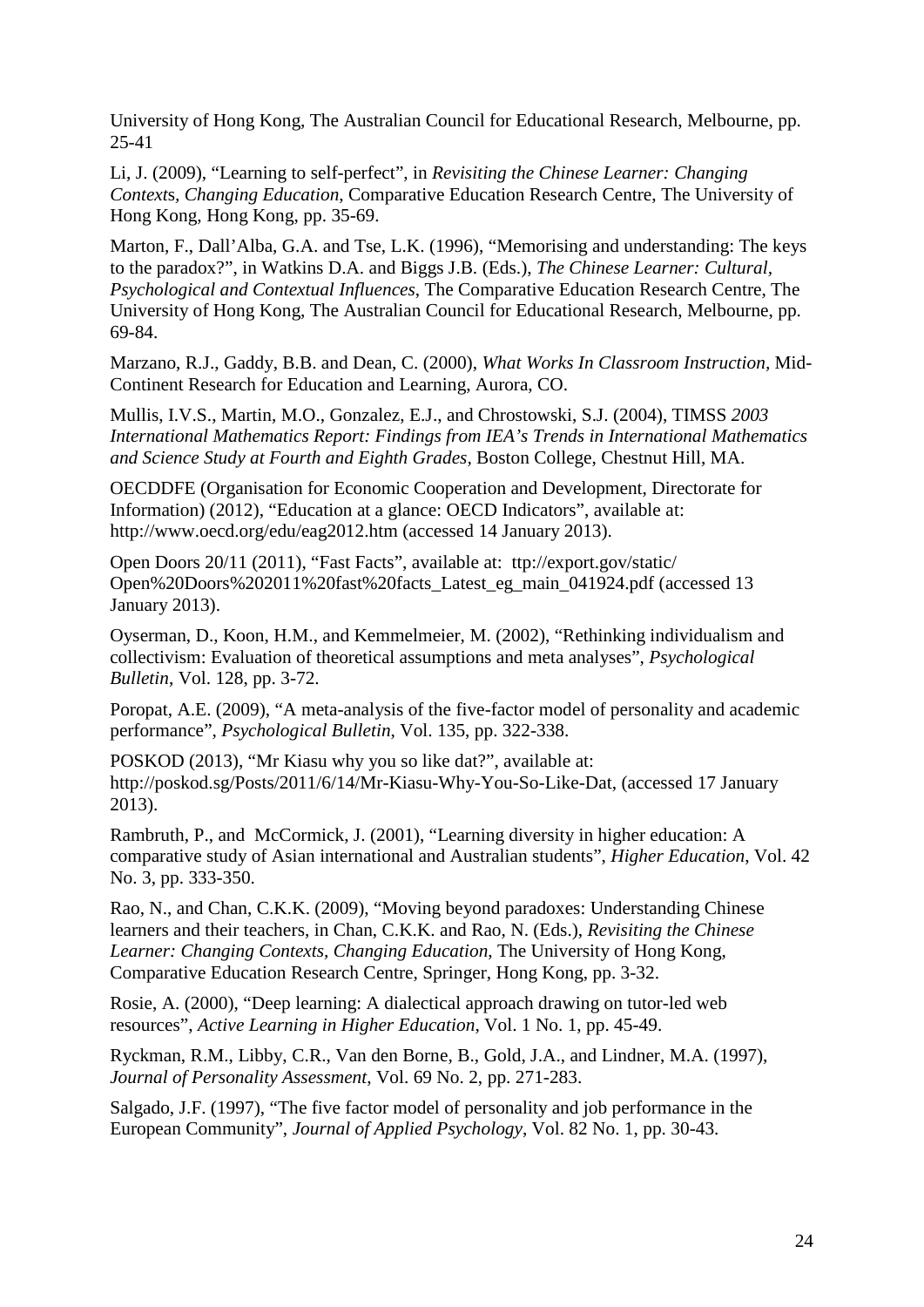Sautter, P. (2007), "Designing discussion activities to achieve desired learning outcomes: Choices using mode of delivery and structure", *Journal of Marketing Education*, Vol. 29 No. 2, pp. 122-131.

Stigler, J.W., and Hiebert, J. (1999), *The Teaching Gap*, The Free Press, New York, NY.

Stigler, J.W., Gonzales, P., Kawanaka, T., Knoll S., and Serrano, A. (1999), *The TIMMSS-Videotape Classroom Study: Methods and Findings from an Exploratory Research Project on Eighth-Grade Mathematical Instruction in Germany, Japan, and The United States,* National Centre for Educational Statistics, Washington, DC.

Tang, C. (1996), "Collaborative Learning: The latent dimension in Chinese students' learning", in Watkins D. A. and Biggs J.B. (Eds.), *The Chinese Learner: Cultural, Psychological and Contextual Influences*, The Comparative Education Research Centre, The University of Hong Kong, The Australian Council for Educational Research, Melbourne, pp. 183-204.

The Complete University Guide (2013), "Where do international students come from?" available at: http://www.thecompleteuniversityguide.co.uk/international/ internationalstudents-the-facts/where-they-come-from/ (accessed 14 January 2013).

The Macquarie Dictionary (2011), [http://0-www.macquariedictionary.com.au.alpha2. latrobe.](http://0-www.macquariedictionary.com.au.alpha2.latrobe.edu.au/131.172.0.0.16@929FF839306071/-/p/thes/logged_in.html)  [edu.au/131.172.0.0.16@929FF839306071/-/p/thes/logged\\_in.html,](http://0-www.macquariedictionary.com.au.alpha2.latrobe.edu.au/131.172.0.0.16@929FF839306071/-/p/thes/logged_in.html) (accessed 30 May 2011)

The Ugly Singaporeans I have Encountered over the Years (2012), The Temasek Times, July 17, available at: http://temasektimes.wordpress.com/2012/07/17/the-ugly-singaporeans-ihave-encountered-over-the-years/, (accessed 17 January 2013)

Trompenaars, F. (1993), *Riding the Waves of Culture: Understanding Diversity in Global Business*, The Economist Books, London, UK.

Van Aalst, J., and Chan, C.K.K. (2007), "Student-directed assessment of knowledge building using electronic portfolios", *Journal of Learning Sciences*, Vol. 16, pp. 175-220.

Watkins, D.A., and Biggs, J.B. (Eds.) (1996), *The Chinese Learner: Cultural, Psychological and Contextual Influences*, The Comparative Education Research Centre, The University of Hong Kong, The Australian Council for Educational Research, Melbourne, pp. 25-41.

Watkins, D.A., and Biggs, J.B. (Eds.) (2001), *Teaching the Chinese Learner: Psychological and Pedagogical Perspectives*, Hong Kong/Melbourne: Comparative Education Research Centre, The University of Hong Kong/Australian Council for Educational Research.

Watkins, D., Reghi, M., and Astilla E. (1991), "The-Asian-learner-as-a-rote-learner Stereotype: myth or reality?", *Educational Psychology*, Vol. 11 No. 1, pp. 21-34.

Webb, G. (1997), "Deconstructing deep and surface: Towards a critique of phenomenography", *Higher Education*, Vol. 33 No. 2, pp. 195-212.

Wright, S., and Lander, D. (2003), "Collaborative group interactions of students from two ethnic backgrounds", *Higher Education Research and Development*, Vol. 22 No. 3, pp. 237- 251.

Yang, K. S. (1993), "Chinese social orientation: An integrative analysis", in Cheng, L.Y., Cheung, F.M.C. and Chen, C.N. (Eds.), *Psychotherapy for the Chinese: Selected Papers from the First International Conference*, The Chinese University of Hong Kong, Hong Kong, pp.19-56.

Yeung, I. Y. M., & Tung, R. L. (1996), Achieving business success in Confucian societies: The importance of guanxi, *Organisational Dynamics*, Vol. 25 No. 2, pp. 54–65.